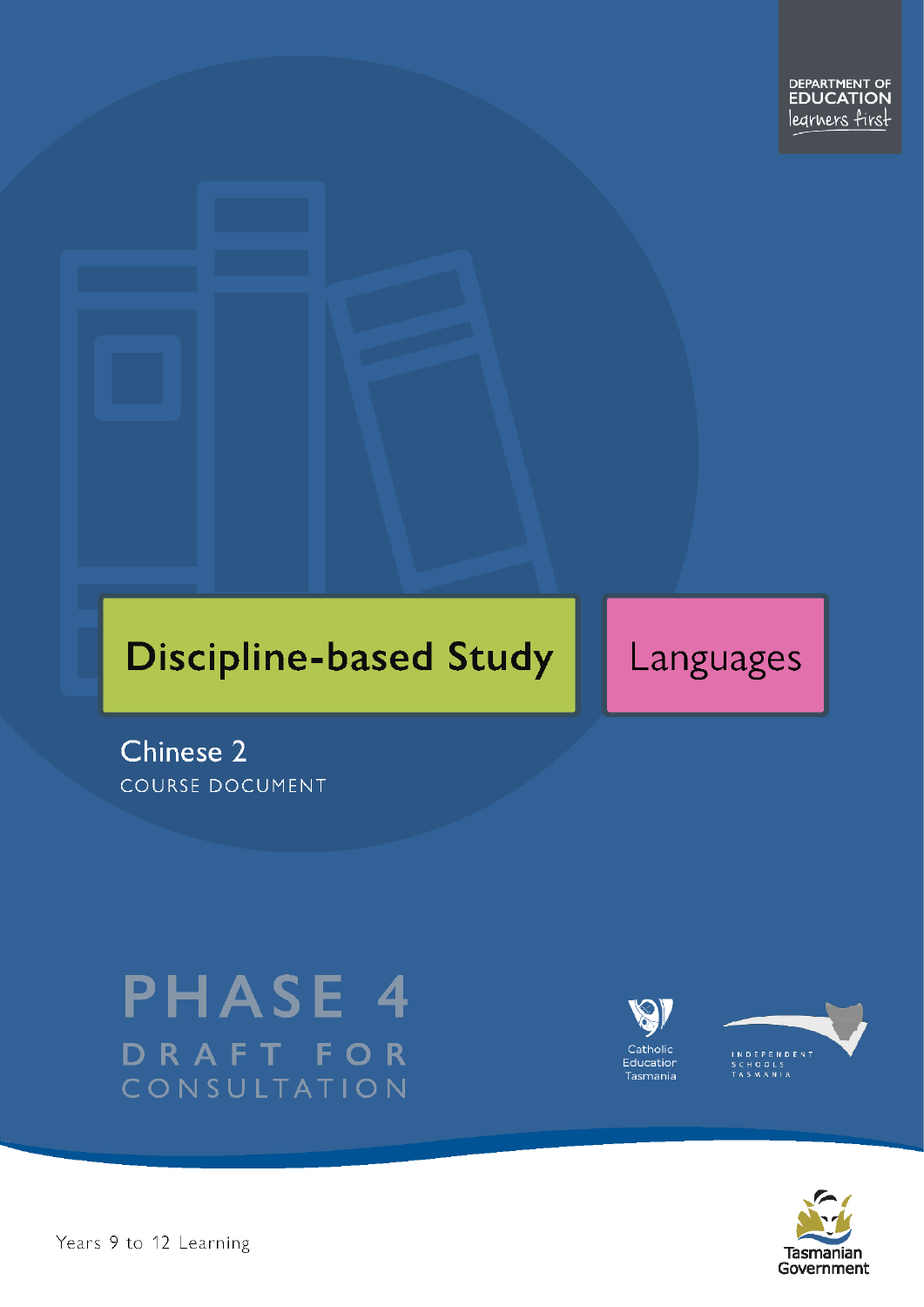# Table of Contents

Phase 4 Consultation Draft Published: August 2021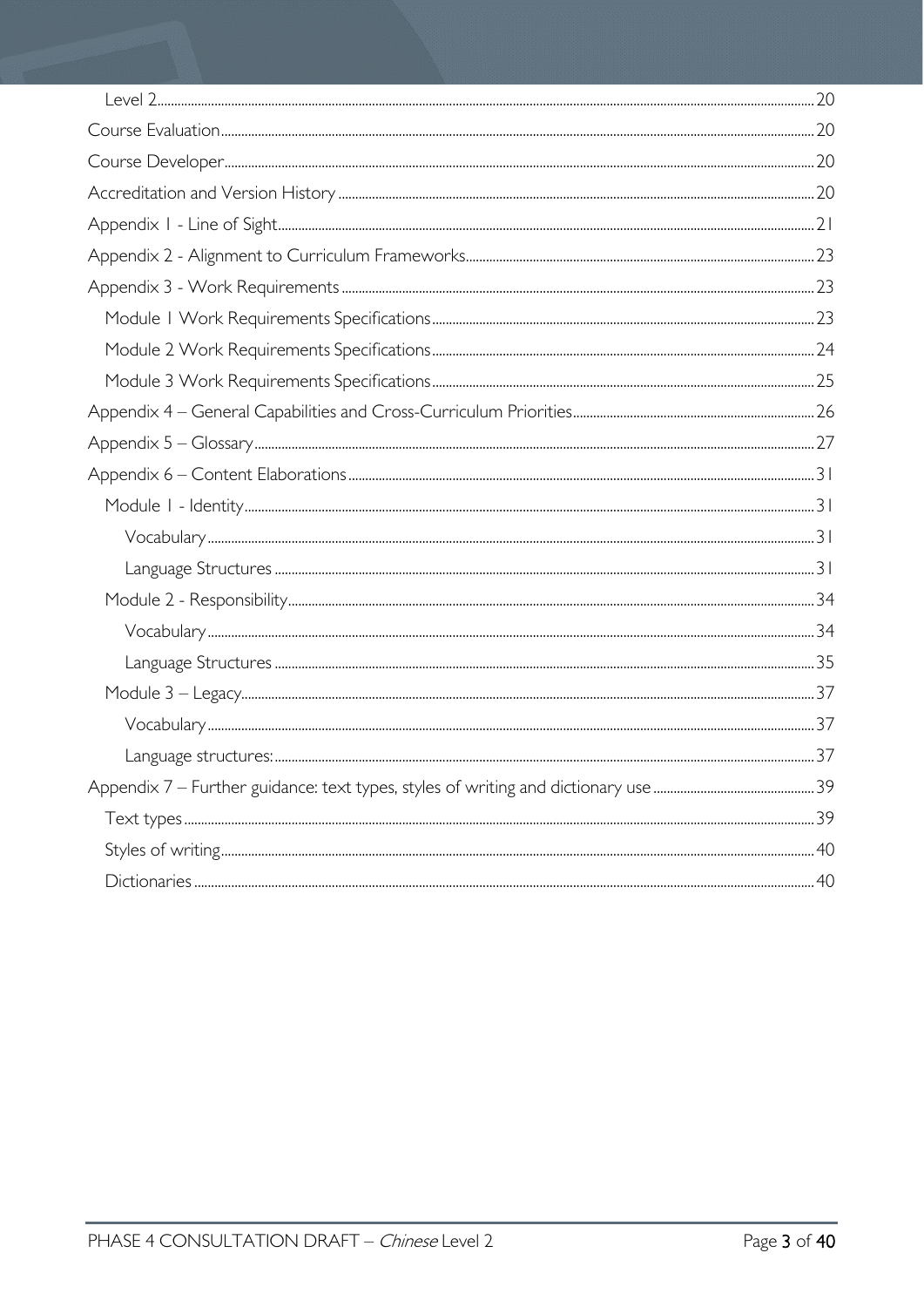# <span id="page-3-0"></span>Chinese, 150 hours - Level 2

This course is the Level 2 component of the Chinese suite.

# <span id="page-3-1"></span>Focus Area – Discipline-based Study

Courses aligned to the Years 9 to 12 Curriculum [Framework](https://publicdocumentcentre.education.tas.gov.au/library/Shared%20Documents/Education%209-12%20Frameworks%20A3%20WEB%20POSTER.pdf) belong to one of the five focus areas of Discipline-based Study, Transdisciplinary Projects, Professional Studies, Work-based Learning and Personal Futures.

Chinese Level 2 is a Discipline-based Study course.

Discipline-based Study includes content, core concepts and big ideas; enabling deep knowledge and understanding of the content and the application of what is learned. Students consider accepted key disciplinary knowledge, apply distinctive ways of thinking and become increasingly independent learners. They use methodologies specific to the discipline to explore and strengthen their understanding of key concepts and develop deep knowledge, skills and understanding.

Discipline-based Study courses have three key features that guide teaching and learning:

- specialist knowledge
- theories and concepts and
- methodology and terminology.



In this course learners will do this by:

- using the three module concepts of Identity, Responsibility and Legacy<sup>[1](#page-3-2)</sup> to learn vocabulary and structures for reading, writing, speaking, viewing and listening to Chinese language (specialist knowledge)
- applying grammar structures to convey meaning in spoken and written language (theories)
- exploring aspects of culture through the concepts for each module and reflecting on similarities and differences between their own and those of Chinese-speaking countries and regions (concepts)
- building strategies for learning a language so that they become independent learners (methodology)
- using appropriate terms to discuss their own language and the Chinese language (terminology).

<span id="page-3-2"></span><sup>1</sup> Drawn from the Common Curriculum and Assessment Framework for Languages DRAFT June 2021.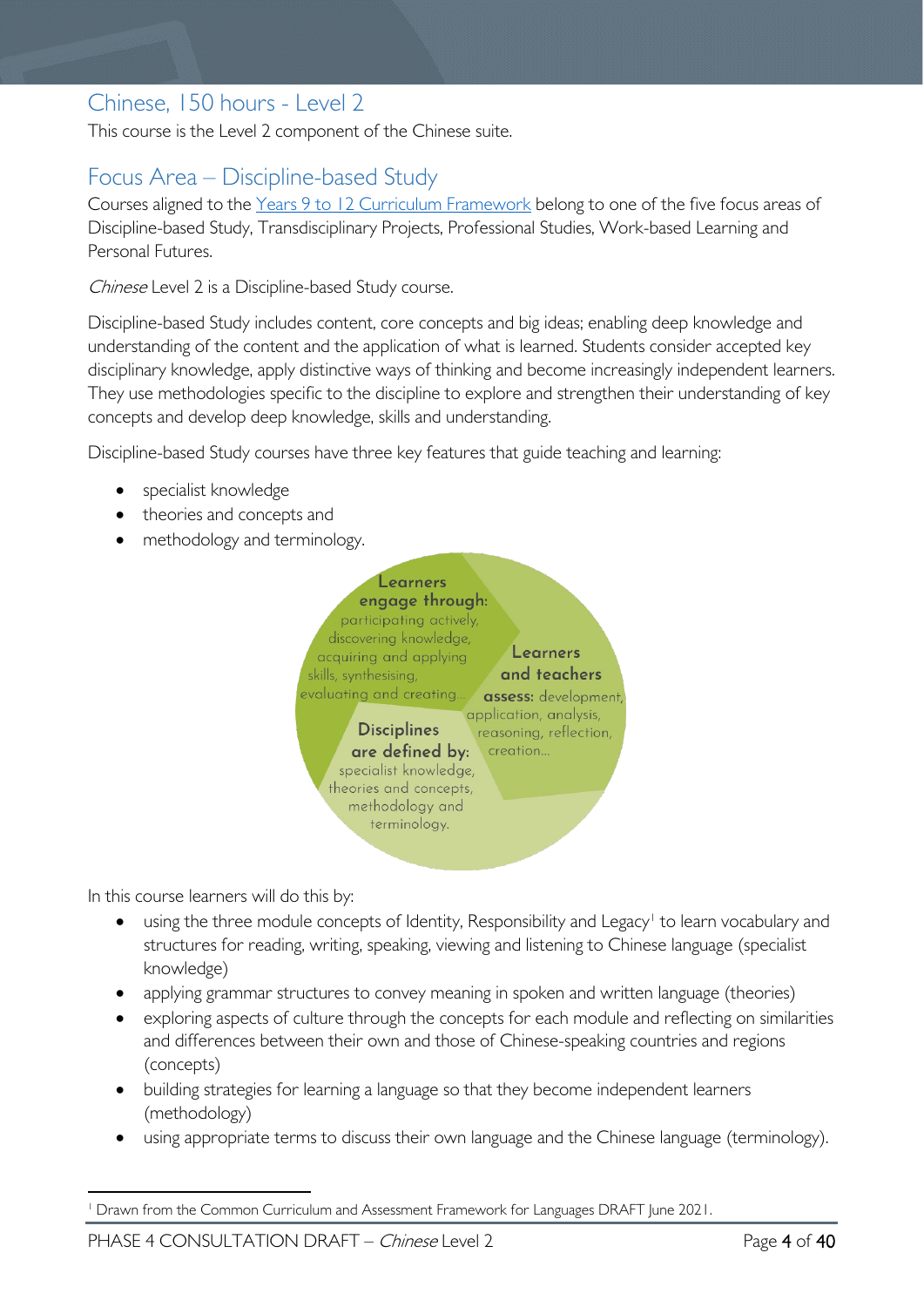# <span id="page-4-0"></span>Rationale

Chinese Level 2 enables personal empowerment and intercultural understanding. It allows learners to develop the ability to communicate in an additional language and provides them with opportunities to reflect on their own first language, culture and heritage. Learning Chinese extends Tasmanian students' intercultural competence and develops knowledge, skills and understandings that will allow them to function successfully in the ever-changing world of the twenty-first century. The study of Chinese promotes and contributes to a socially cohesive society that values, respects and appreciates different points of view. It encourages a better understanding and acceptance of cultural, social, linguistic and religious diversity in Tasmania, in the wider Australian community and globally.

The course provides access to *Chinese* Level 3 and also provides students with the opportunity to develop metacognitive and metalinguistic skills. These skills help improve literacy skills and can also be transferred to all other languages offered as part of Years 9 to 12 Education.

Learners who are able to communicate in Chinese and engage with Chinese culture will be able to contribute to Tasmanian society and the economy through such areas as the arts, business, foreign affairs, trade, education, technology, hospitality and tourism in coming decades. As China is Tasmania's largest individual trading partner and Chinese speakers form the state's largest tourist source, Chinese language skills may provide Tasmanian students with a range of opportunities for personal, vocational and professional growth. [2](#page-4-2)

The purpose of Years 9 to 12 Education is to enable all students to achieve their potential through Years 9 to 12 and beyond in further study, training or employment.

Years 9 to 12 Education enables Personal Empowerment, Cultural Transmission, Preparation for Citizenship and Preparation for Work.

This course is built on the principles of Access, Agency, Excellence, Balance, Support and Achievement as part of a range of programs that enables students to access a diverse and flexible range of learning opportunities suited to their level of readiness, interests and aspirations.

# <span id="page-4-1"></span>Learning Outcomes

On successful completion of this course learners will be able to:

- 1. analyse and respond to spoken texts presented in basic Chinese
- 2. communicate in basic spoken Chinese to exchange information, opinions, ideas and experiences
- 3. analyse and respond to written texts presented in basic Chinese
- 4. communicate in basic written Chinese to express information, opinions, ideas and experiences
- 5. analyse and integrate information from spoken, visual and written sources to create mono- and multimodal responses in Chinese and English that demonstrate an awareness of language as a system
- 6. use basic Chinese language to engage with the concept of Identity, demonstrating selfmanagement skills and intercultural understanding
- 7. use basic Chinese language to engage with the concept of Responsibility, demonstrating, selfmanagement skills and intercultural understanding

<span id="page-4-2"></span><sup>&</sup>lt;sup>2</sup> Drawn in part from the rationale for the Common Curriculum and Assessment Framework for Languages DRAFT June 2021.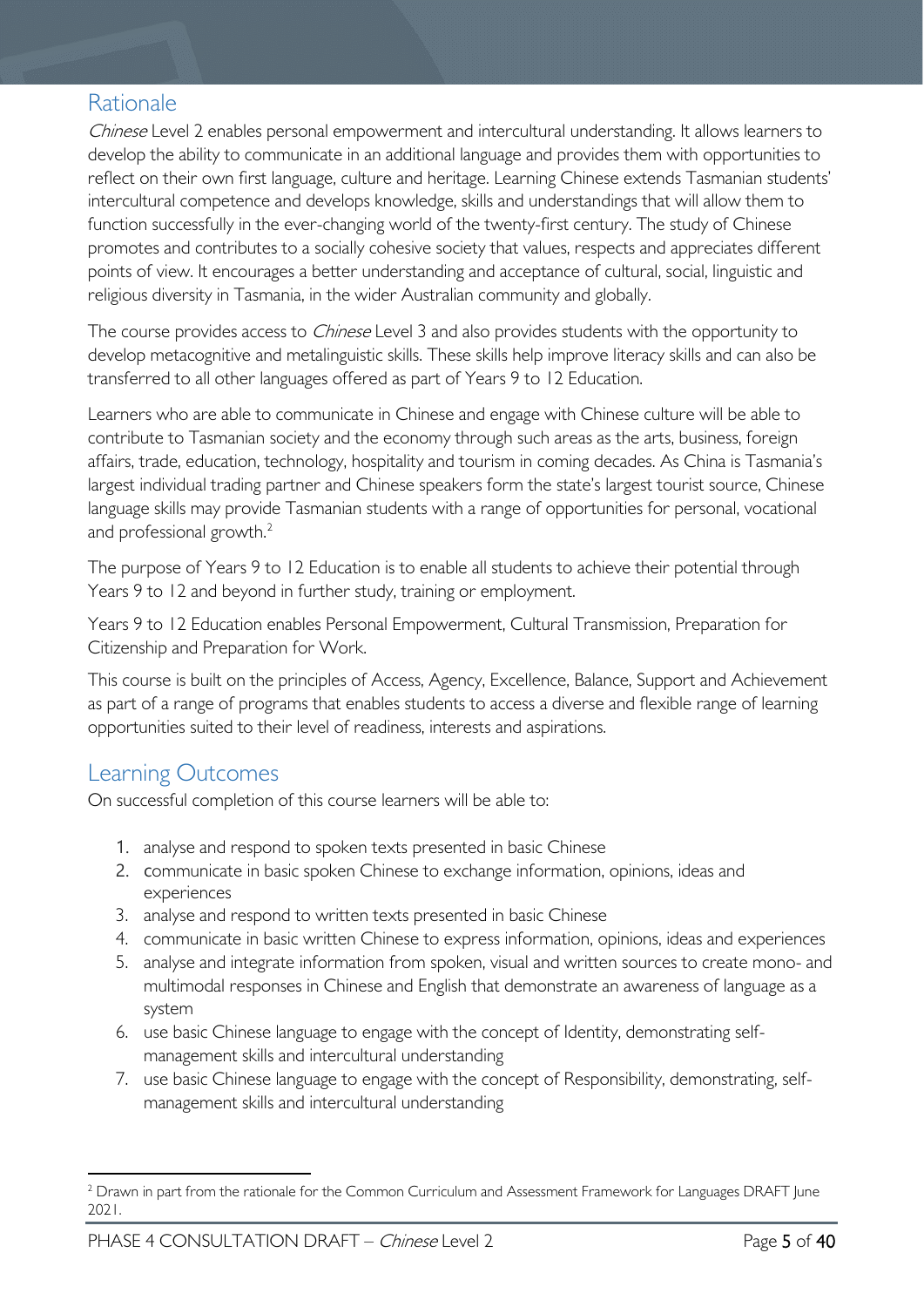8. use basic Chinese language to engage with the concept of Legacy, demonstrating selfmanagement skills and intercultural understanding.

# <span id="page-5-0"></span>Integration of General Capabilities and Cross-Curriculum Priorities

The general capabilities addressed specifically in this course are:

- Critical and creative thinking  $\epsilon$
- Literacy  $\blacksquare$
- Intercultural understanding  $\frac{c_3}{ }$
- Personal and social capability  $\ddot{\bullet}$

The cross-curriculum priorities enabled through this course are:

• Asia and Australia's Engagement with Asia **AA** 

# <span id="page-5-1"></span>Course Description

Chinese Level 2 enables students to communicate in basic Chinese and develop an understanding of Chinese language and culture. They will make comparisons between their own lives and those of Chinese-speaking teenagers.

Students will learn to use basic vocabulary and structures. They will view and listen to Chinese, read and write characters, and learn tones for speaking Chinese. They will be able to talk about themselves, their family, friends, daily routine, school life, part-time employment, the media, travel, past experiences and their plans for the future. They will work individually, in pairs and small groups and will have the opportunity to investigate aspects of Chinese culture.

Students will explore personal, community and global perspectives and build the skills to make social, cultural and economic contributions through their knowledge of the Chinese language and interest in Chinese-speaking communities.

# <span id="page-5-2"></span>Pathways

Pathways in: The *Chinese* Level 2 course provides an entry point to learning Chinese and also enables learning continuity for learners who have limited or inconsistent prior learning experiences from Australian Curriculum: Chinese.

Pathways out: The *Chinese* Level 2 course provides a pathway to the *Chinese* Level 3 course.

# <span id="page-5-3"></span>Course Requirements

### <span id="page-5-4"></span>Access

No prior knowledge of Chinese is required for participation in this course. Access to the course is restricted to learners for whom Chinese is an additional language.

### <span id="page-5-5"></span>Resource requirements

There are no resource requirements for this course.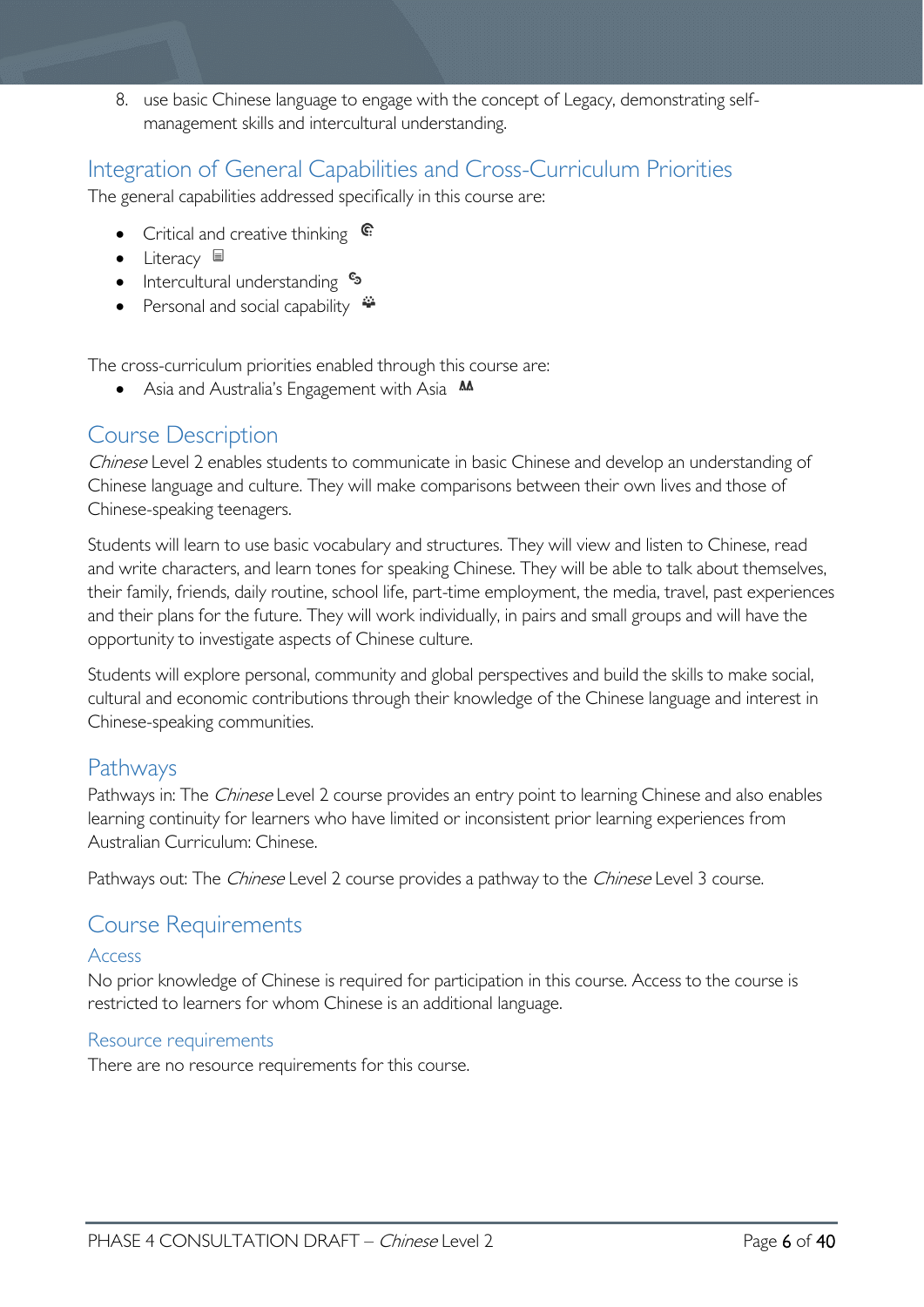## <span id="page-6-0"></span>Course Structure and Delivery

### <span id="page-6-1"></span>**Structure**

This course consists of three 50-hour modules.

Module 1: Identity

Module 2: Responsibility

Module 3: Legacy

<span id="page-6-2"></span>**Delivery** The three modules must be delivered in order (1, 2, 3)

# <span id="page-6-3"></span>Course Content

### <span id="page-6-4"></span>Module 1 - Identity

- Concept: Identity
- Topics: Self, Family Relationships, Friendship
- Perspectives: Personal, Community, Global
- Content: refer to Appendix 6

### <span id="page-6-5"></span>Module 1 Learning Outcomes

The following Learning Outcomes are a focus of this module:

- 1. analyse and respond to spoken texts presented in basic Chinese
- 2. communicate in basic spoken Chinese to exchange information, opinions, ideas and experiences
- 3. analyse and respond to written texts presented in basic Chinese
- 4. communicate in basic written Chinese to express information, opinions, ideas and experiences
- 5. analyse and integrate information from spoken, visual and written sources to create mono- and multimodal responses in basic Chinese and English that demonstrate an awareness of language as a system
- 6. use basic Chinese language to engage with the concept of Identity, self-management skills and intercultural understanding.

### <span id="page-6-6"></span>Module 1 Content

Learners will work with vocabulary and structures that will allow them to explore topics related to their personal world, their family and friends, as well as exploring the personal world of their peers in Chinese speaking communities. Learners will reflect on their own and others' cultural and linguistic Identity, interact with others and communicate about themselves in culturally and linguistically appropriate ways.

Learners will be able to demonstrate an understanding that:

- communication in an additional language requires the capacity to critically apply knowledge and skills in culturally, linguistically and ethically appropriate ways
- all languages have similarities and differences in the way they are structured
- culture plays an integral role when communicating in an additional language
- culturally appropriate titles, forms of address and the use of specific language show respect in interpersonal communications.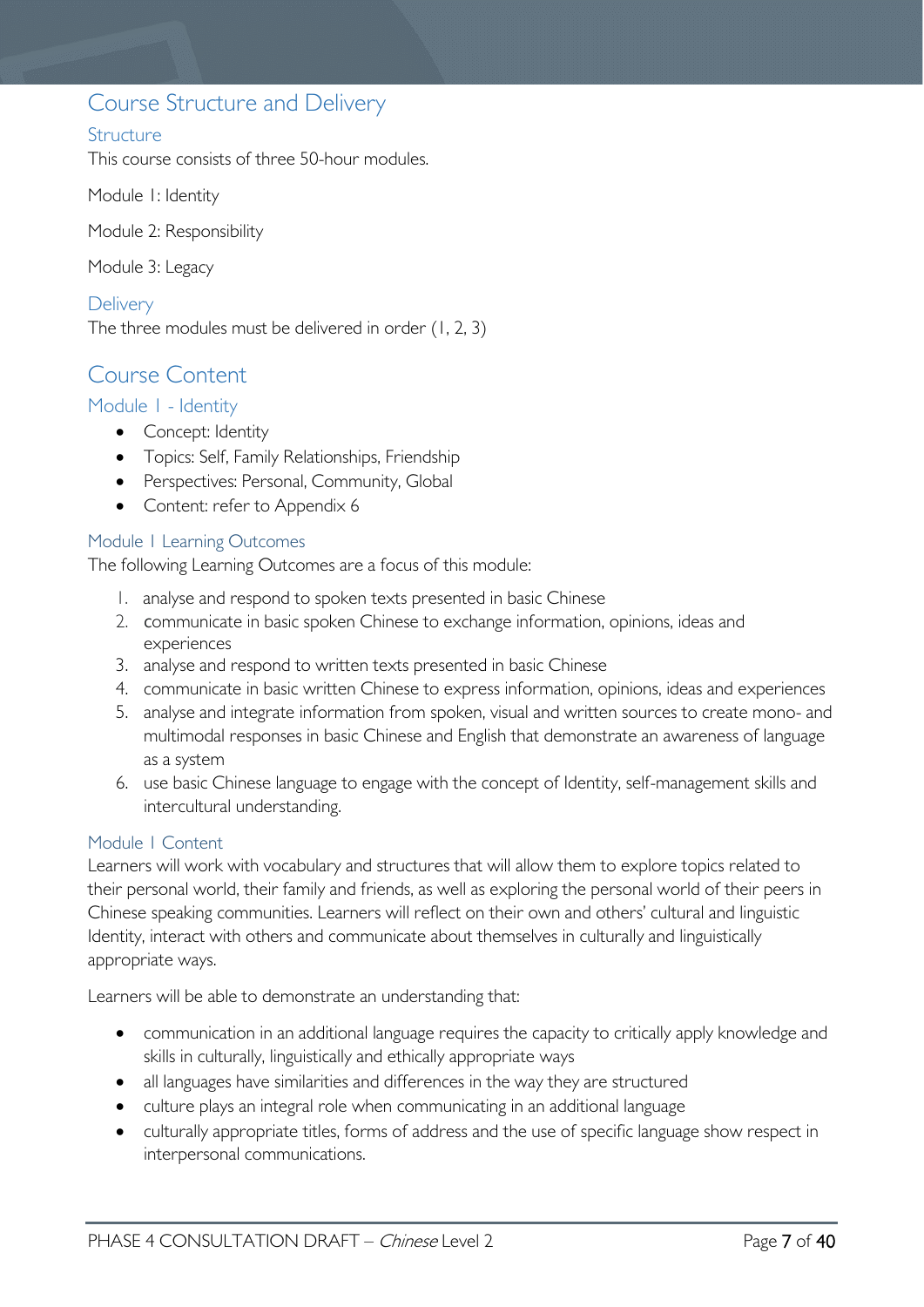### Key knowledge:

Learners will be able to use:

- appropriate terms for family members
- adjectives for personal descriptions
- simple possessive constructions
- affirmative construction of relevant common verbs
- negative construction of relevant common verbs
- formulaic expressions as vocabulary items
- culturally relevant language and structures.

### Key skills:

Learners will be able to:

- describe themselves: name, age, where they live, describe personal details etc
- use elements of the language to communicate with and about their friends
- inquire about such information
- analyse, understand and respond to such information
- explain information about their peers in Chinese-speaking cultures, especially name, age, where they live, appearance
- enquire about aspects of peers' personal lives, family and friends
- use elements of the language to demonstrate their understanding of the role of culture in shaping Chinese language.

Learners will develop key knowledge, skills and understandings through using spoken, written and visual texts, role play and opportunities, where possible, to engage with other speakers of Chinese, both in and outside the classroom.

### <span id="page-7-0"></span>Module 1 Work Requirements Summary

The work requirements of a course are processes, products or performances that provide a significant demonstration of achievement that is measurable against the course's standards. Work requirements need not be the sole form of assessment for a module.

This module includes one (1) set of short responses and one (1) extended response as work requirements.

See Appendix 3 for the full specifications of the work requirements of this course.

#### <span id="page-7-1"></span>Module 1 Assessment

This module has a focus on criteria 1, 2, 3, 4, 5 and 6.

### <span id="page-7-2"></span>Module 2 - Responsibility

Module 2 assumes a knowledge of the language identified in Module 1.

- Concept: Responsibility
- Topics: Home Life and Daily Routine, Community, Education, Part-time Employment
- Perspectives: Personal, Community, Global
- Content: refer to Appendix 6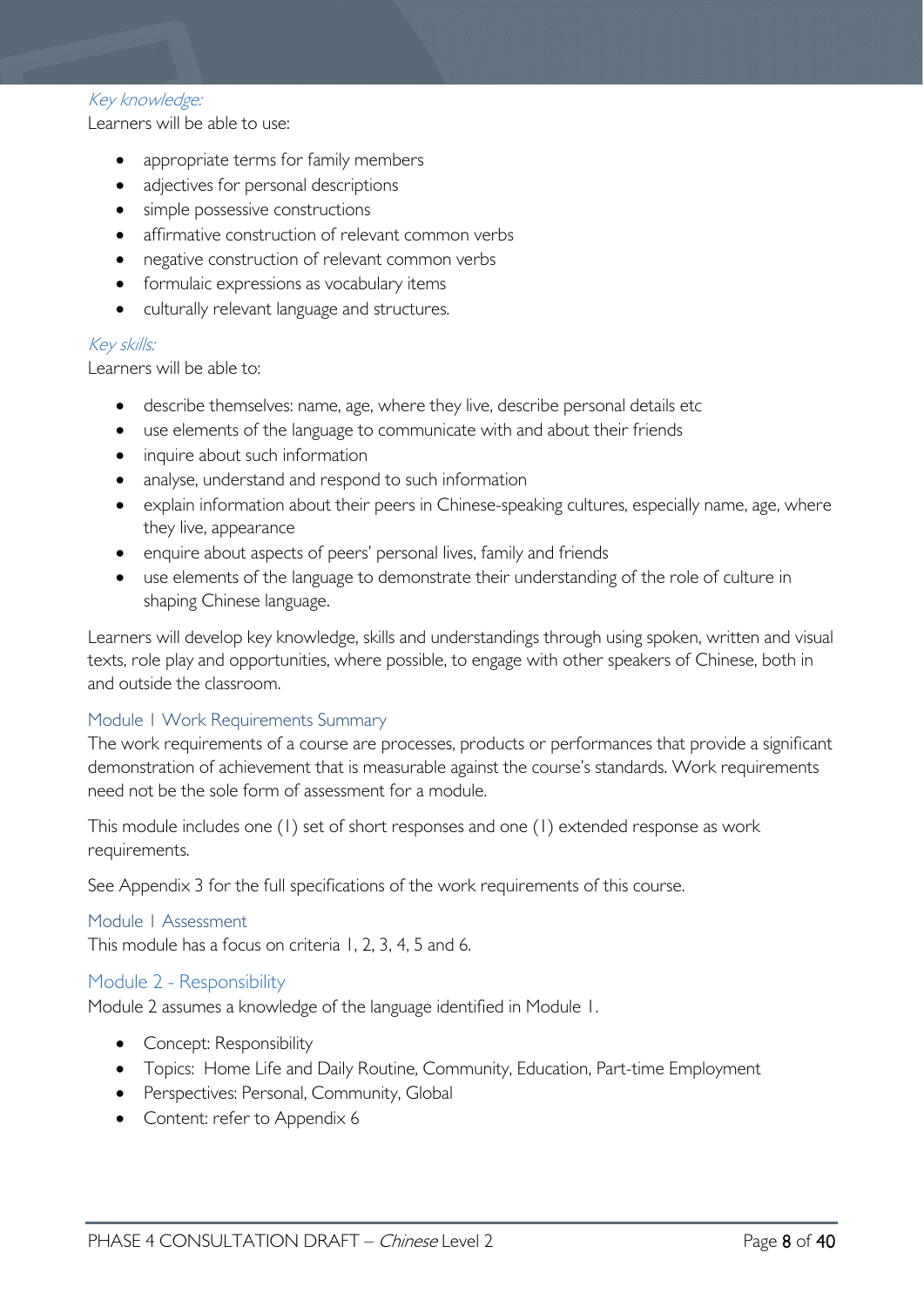#### <span id="page-8-0"></span>Module 2 Learning Outcomes

The following Learning Outcomes are a focus of this module:

- 1. analyse and respond to spoken texts presented in basic Chinese
- 2. communicate in basic spoken Chinese to exchange information, opinions, ideas and experiences
- 3. analyse and respond to written texts presented in basic Chinese
- 4. communicate in basic written Chinese to express information, opinions, ideas and experiences
- 5. analyse and integrate information from spoken, visual and written sources to create mono- and multimodal responses in basic Chinese and English that demonstrate an awareness of language as a system
- 7. use basic Chinese language to engage with the concept of Responsibility, demonstrating selfmanagement skills and intercultural understanding.

### <span id="page-8-1"></span>Module 2 Content

Learners will work with vocabulary and structures to explore topics related to their roles and obligations in daily life and as members of the family unit as well as their roles and responsibilities within the wider community. This includes the learner's role at school, in community groups and in part-time employment. Learners will explore opportunities for education and part-time employment for their peers in China and Chinese-speaking communities, compare and contrast experiences in culturally appropriate ways and reflect on their own and others' opportunities and responsibilities.

Learners will be able to demonstrate an understanding that:

- communication in an additional language requires the capacity to apply knowledge and skills in culturally, linguistically and ethically appropriate ways
- all languages have similarities and differences in the way they are structured
- culture plays a significant role when communicating in an additional language
- family, community and school roles and expectations in their own and others' cultures may vary
- cultural influences shape the value placed on education in different communities and cultures
- the nature, expectations and obligations of part-time employment for young people in Australia and for their peers in Chinese-speaking countries and communities may vary significantly.

#### Key knowledge:

Learners will be able to use:

- vocabulary for family activities, including daily routine, roles and responsibilities
- vocabulary and phrases to talk about the local community
- vocabulary and phrases to talk about school and learning
- vocabulary and phrases to talk about part-time employment
- comparative structures
- common expressions of time
- verbs to indicate a past occurrence
- verbs to indicate something did not happen.
- formulaic expressions as vocabulary items.

#### Key skills:

Learners will be able to:

- describe duties within the family
- describe routine considerations of daily life, including food and weather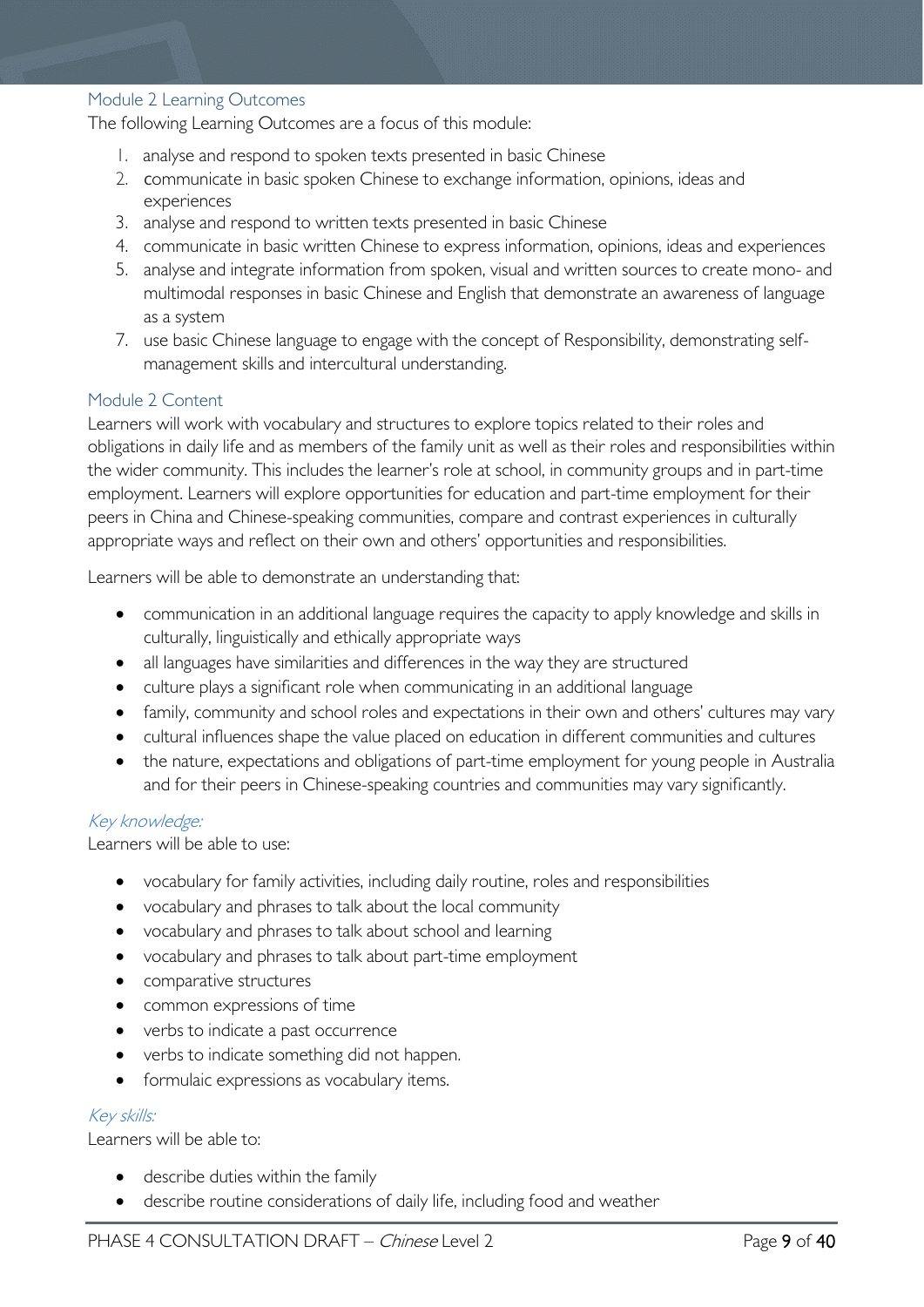- describe their physical community and their engagement in the community
- explain responsibilities at school, attitudes to aspects of education and learning
- describe and use language about part-time employment
- enquire about such information
- make comparisons about family activities, daily routine, school and part-time employment
- enquire about and share information about their peers in Chinese-speaking communities, especially duties and roles within the family, education, the community, part-time employment
- analyse and respond to information about family, daily life, education and part-time employment.

Learners will develop key knowledge, skills and understandings through using spoken, written and visual texts, role play and opportunities, where possible, to engage with other speakers of Chinese, both in and outside the classroom.

### <span id="page-9-0"></span>Module 2 Work Requirements Summary

The work requirements of a course are processes, products or performances that provide a significant demonstration of achievement that is measurable against the course's standards. Work requirements need not be the sole form of assessment for a module.

This module includes one (1) set of short responses and two (2) extended responses as work requirements.

See Appendix 3 for the full specifications of the Work Requirements of this course.

### <span id="page-9-1"></span>Module 2 Assessment

This module has a focus on criteria 1, 2, 3, 4, 5 and 7.

### <span id="page-9-2"></span>Module 3 - Legacy

Module 3 assumes a knowledge of the language identified in Modules 1 and 2.

- Concept: Legacy
- Topics: Leisure Time, the Arts, Entertainment, Media, Sport and Travel
- Perspectives: Personal, Community, Global
- Content: refer to Appendix 6

### <span id="page-9-3"></span>Module 3 Learning Outcomes

The following Learning Outcomes are a focus of this module:

- 1. analyse and respond to spoken texts presented in basic Chinese
- 2. communicate in basic spoken Chinese to exchange information, opinions, ideas and experiences
- 3. analyse and respond to written texts presented in basic Chinese
- 4. communicate in basic written Chinese to express information, opinions, ideas and experiences
- 5. analyse and integrate information from spoken, visual and written sources to create mono- and multimodal responses in basic Chinese and English that demonstrate an awareness of language as a system
- 8. use basic Chinese language to engage with the concept of Legacy, demonstrating selfmanagement skills and intercultural understanding.

### <span id="page-9-4"></span>Module 3 Content

Learners will work with vocabulary and structures that will allow them to explore topics related to past and future personal experiences and public events. Learners will also develop the knowledge and skills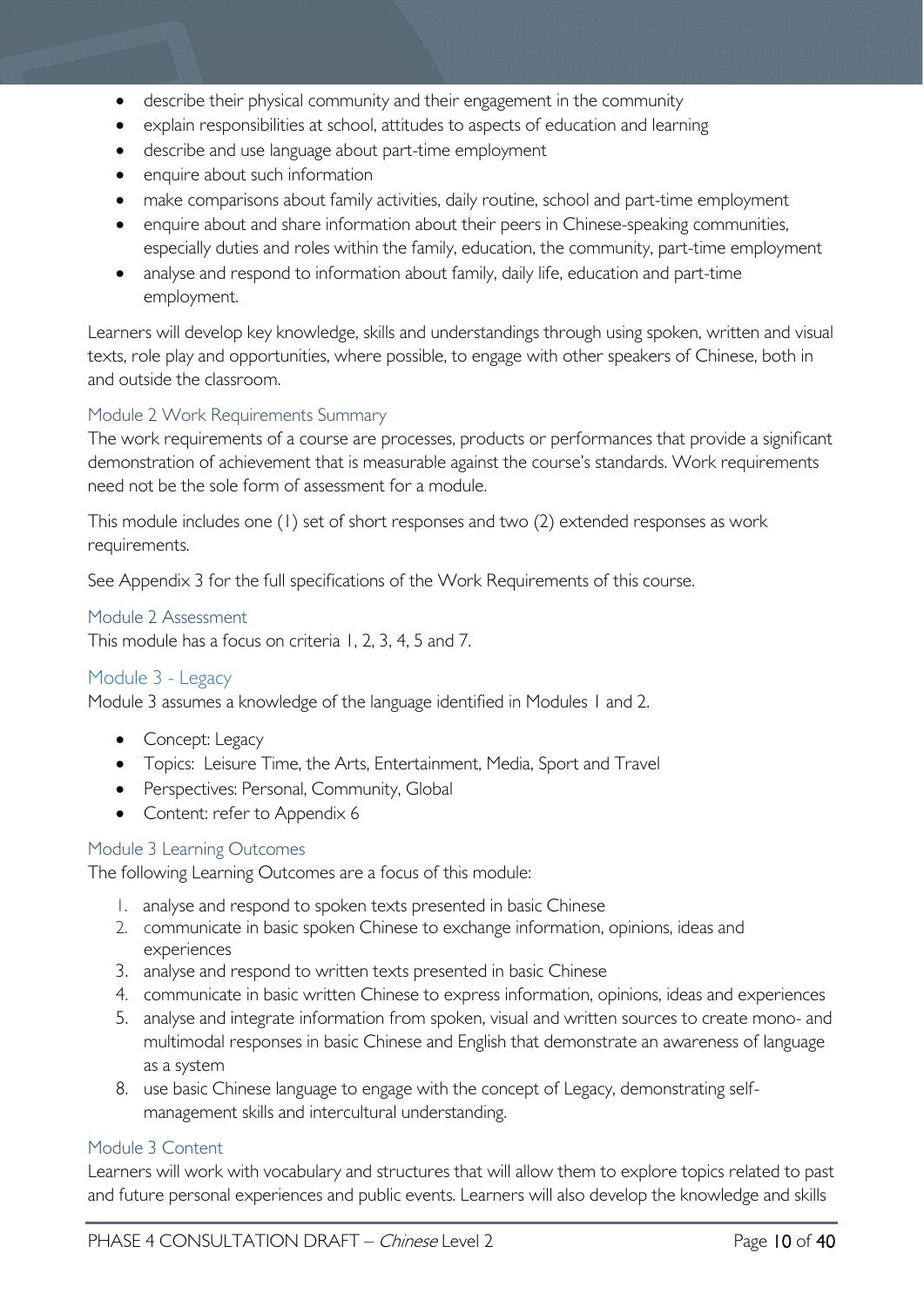to explain their involvement with, and opinions of, the arts, entertainment, media, sport and travel, and have the opportunity to reflect on the role of culture in the development and appreciation of these aspects of daily life.

Learners will be able to demonstrate an understanding that:

- communication in an additional language requires the capacity to apply knowledge and skills in culturally, linguistically and ethically appropriate ways
- languages have similarities and differences in the way they are structured
- culture plays an integral part when communicating in an additional language
- different languages and cultures express the notion of time and ordering of events in different ways
- languages have formal mechanisms for seeking and conveying opinions
- the role and nature of leisure varies across cultures
- culture influences the arts, entertainment and media and shapes the role that they play in young people's lives
- attitudes to travel and the benefits that young people may glean from travelling vary from one culture and language group to the next.

### Key knowledge:

Learners will be able to use:

- structures to talk about themselves and other people, places and events in the present
- structures to talk about themselves and other people, places and events in the past
- structures to enquire about and express opinions
- structures to facilitate the formation of complex sentences (e.g., conjunctions)
- formulaic expressions as vocabulary items.

#### Key skills:

Learners will be able to:

- discuss leisure time activities such as sports and hobbies
- enquire about others' leisure time activities
- convey information about travel and transport and make plans for travelling
- discuss entertainment, media and the arts, expressing preferences and opinions
- enquire about others' views of entertainment, media and the arts
- enquire about and share information about leisure time, entertainment, travel and transport for their peers in Chinese-speaking communities
- analyse and respond to information about leisure time activities, entertainment, media and the arts, sports and hobbies, travel and transport.

Learners will develop key knowledge, skills and understandings through using spoken, written and visual texts, role play and opportunities, where possible, to engage with other speakers of Chinese, both in and outside the classroom.

#### <span id="page-10-0"></span>Module 3 Work Requirements Summary

The work requirements of a course are processes, products or performances that provide a significant demonstration of achievement that is measurable against the course's standards. Work requirements need not be the sole form of assessment for a module.

This module includes one (1) folio work requirement.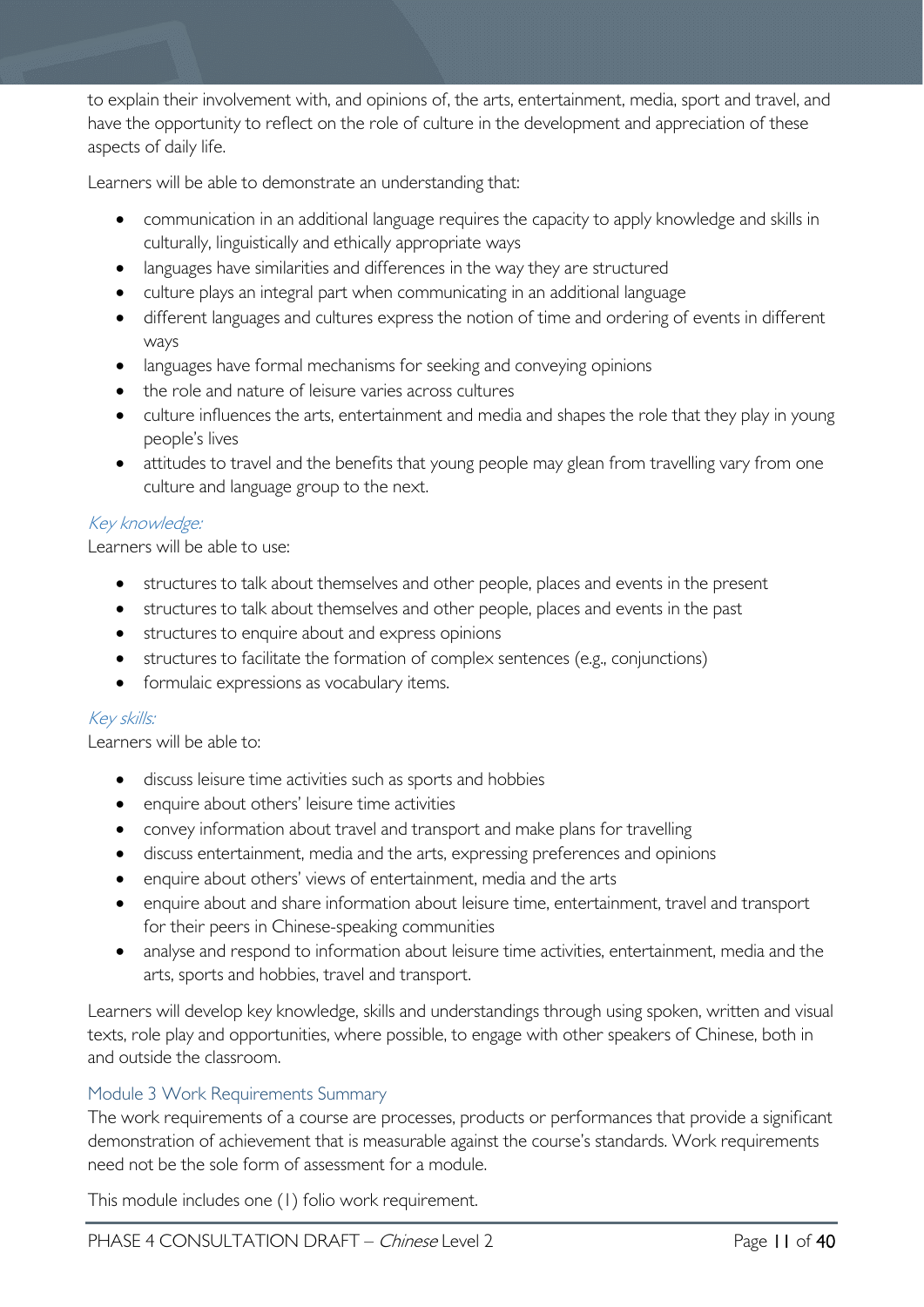See Appendix 3 for the full specifications of the Work Requirements of this course.

### <span id="page-11-0"></span>Module 3 Assessment

This module has a focus on criteria 1, 2, 3, 4, 5 and 8.

### <span id="page-11-1"></span>Assessment

Criterion-based assessment is a form of outcomes assessment that identifies the extent of learner achievement at an appropriate end-point of study. Although assessment – as part of the learning program – is continuous, much of it is formative, and is done to help learners identify what they need to do to attain the maximum benefit from their study of the course. Therefore, assessment for summative reporting to TASC will focus on what both teacher and learner understand to reflect endpoint achievement.

The standard of achievement each learner attains on each criterion is recorded as a rating 'A', 'B', or 'C', according to the outcomes specified in the standards section of the course.

A 't' notation must be used where a learner demonstrates any achievement against a criterion less than the standard specified for the 'C' rating.

A 'z' notation is to be used where a learner provides no evidence of achievement at all.

Internal assessment of all criteria will be made by the provider. Providers will report the learner's rating for each criterion to TASC.

#### <span id="page-11-2"></span>Criteria

|                | Module I         | Module 2         | Module 3         |
|----------------|------------------|------------------|------------------|
| Criteria Focus | 1, 2, 3, 4, 5, 6 | 1, 2, 3, 4, 5, 7 | 1, 2, 3, 4, 5, 8 |

The assessment for *Chinese* Level 2 will be based on the degree to which the learner can:

- 1. analyse and respond to basic spoken Chinese
- 2. communicate in basic spoken Chinese
- 3. analyse and respond to basic written Chinese
- 4. communicate in basic written Chinese
- 5. analyse and integrate information in basic Chinese from multiple texts to create written responses
- 6. use basic Chinese to engage with the concept of Identity
- 7. use basic Chinese to engage with the concept of Responsibility
- 8. use basic Chinese to engage with the concept of Legacy.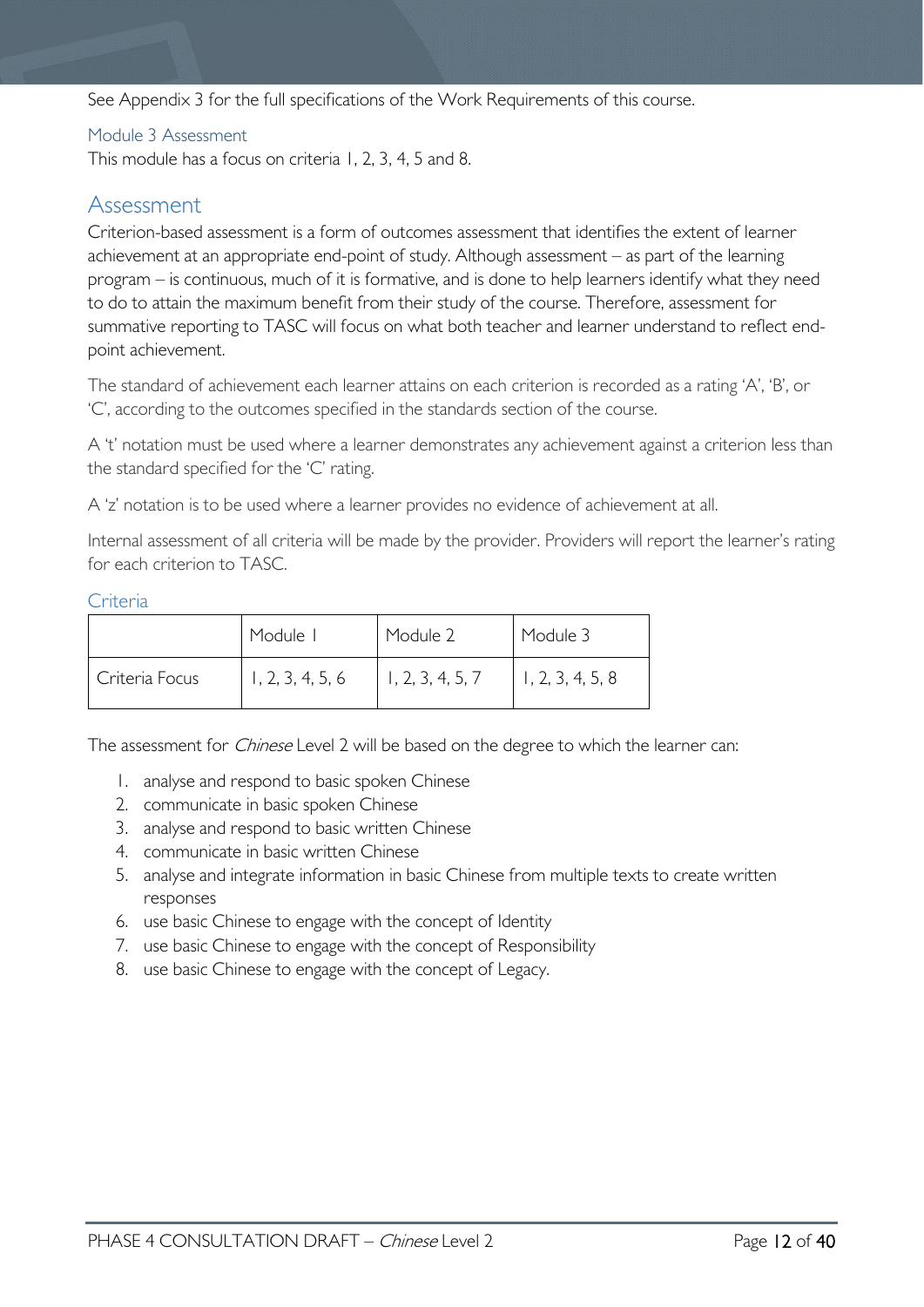### <span id="page-12-0"></span>**Standards**

Criterion 1: analyse and respond to basic spoken Chinese

Based on the language and structures in this Level 2 course, the learner listens to basic spoken Chinese and:

| <b>Standard Element</b>    | Rating C                                                                                                                                                  | Rating B                                                                                                                               | Rating A                                                                                                                               |
|----------------------------|-----------------------------------------------------------------------------------------------------------------------------------------------------------|----------------------------------------------------------------------------------------------------------------------------------------|----------------------------------------------------------------------------------------------------------------------------------------|
| $E1 -$ general ideas       | identifies, analyses and<br>responds to a limited<br>range of general ideas on<br>a limited range of familiar<br>topics in spoken<br>Chinese <sup>t</sup> | identifies, analyses and<br>responds to a range of<br>general ideas on a range<br>of familiar topics in<br>spoken Chinese <sup>t</sup> | identifies, analyses and<br>responds to a range of<br>general ideas on a range<br>of familiar topics in<br>spoken Chinese <sup>t</sup> |
| $E2$ – specific<br>details | identifies, analyses and<br>responds to limited<br>specific details expressed<br>in spoken Chineset                                                       | identifies, analyses and<br>responds to specific<br>details expressed in<br>spoken Chineset                                            | identifies, analyses and<br>responds to a wide range<br>of specific details<br>expressed in spoken<br>Chineset                         |

† Spoken Chinese may include, but is not limited to: single speakers, conversations, computergenerated voice, recordings, live production.

### Criterion 2: communicate in basic spoken Chinese

Based on the language and structures in this Level 2 course, the learner communicates in basic spoken Chinese and:

| <b>Standard Element</b>                                           | Rating C                                                                                                               | <b>Rating B</b>                                                                                                                          | <b>Rating A</b>                                                                                                          |
|-------------------------------------------------------------------|------------------------------------------------------------------------------------------------------------------------|------------------------------------------------------------------------------------------------------------------------------------------|--------------------------------------------------------------------------------------------------------------------------|
| $ E $ – range and<br>relevance of<br>vocabulary and<br>structures | uses a limited range of<br>vocabulary and repeats<br>simple structures in<br>speaking about familiar<br>topics         | uses a range of<br>vocabulary and a range<br>of simple structures<br>and some complex<br>structures in speaking<br>about familiar topics | uses a wide range of<br>relevant vocabulary and<br>simple and complex<br>structures in speaking<br>about familiar topics |
| $E2$ – accuracy of<br>structures                                  | uses a range of structures<br>with frequent errors and<br>makes frequent errors if<br>using more complex<br>structure. | uses a range of<br>structures with some<br>errors and makes some<br>errors in more<br>complex structures                                 | uses a range of structures<br>with few errors and makes<br>occasional errors in more<br>complex structures               |
| E3 delivery                                                       | demonstrates accurate<br>delivery of a limited range<br>of language <sup>†</sup>                                       | demonstrates clear<br>and accurate delivery of<br>a range of language <sup>†</sup>                                                       | demonstrates clear and<br>accurate delivery of a wide<br>range of language <sup>†</sup>                                  |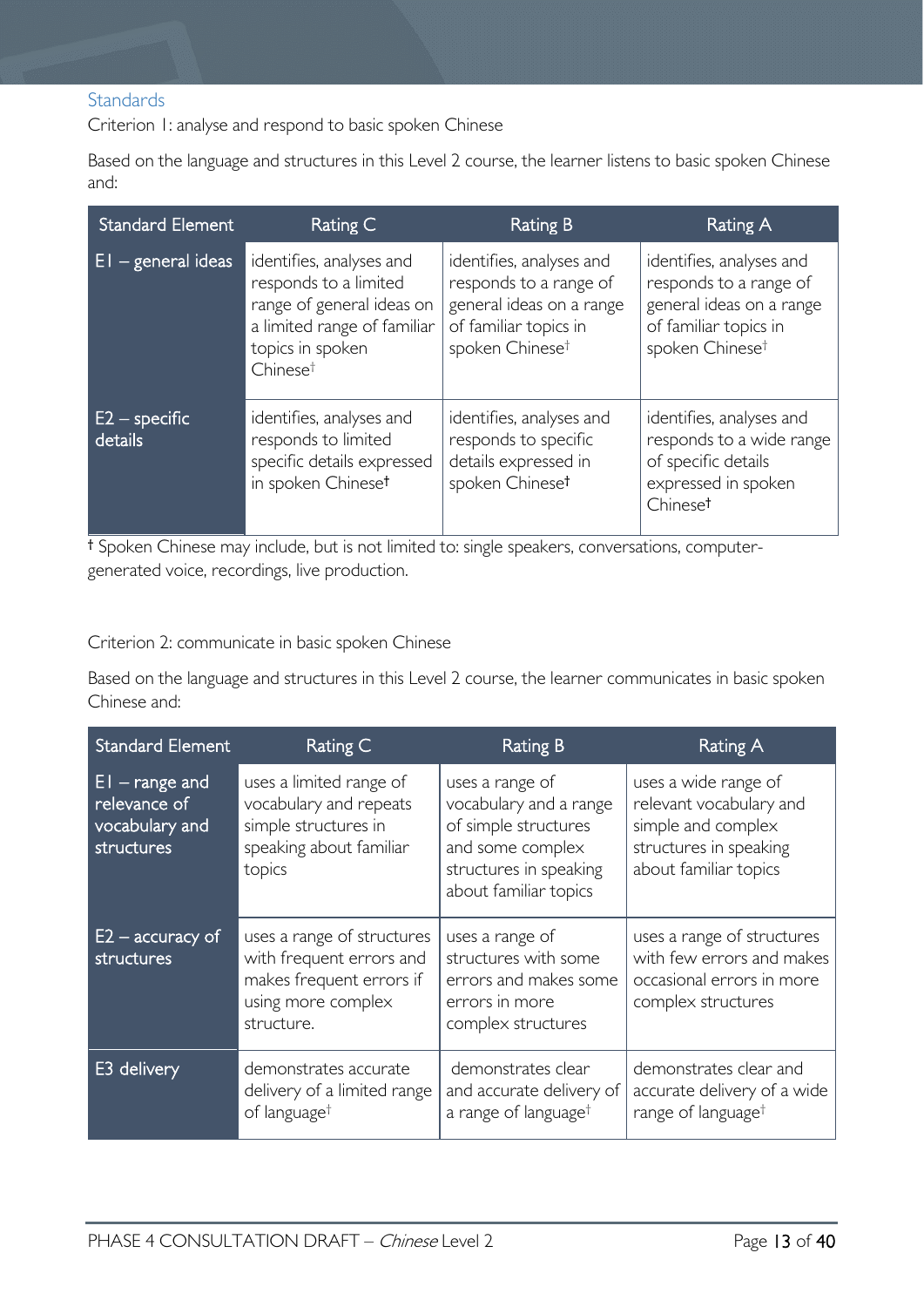| <b>Standard Element</b>                            | Rating C                                                                                                                                                                                                    | <b>Rating B</b>                                                                                                                                                                                                   | <b>Rating A</b>                                                                                                                    |
|----------------------------------------------------|-------------------------------------------------------------------------------------------------------------------------------------------------------------------------------------------------------------|-------------------------------------------------------------------------------------------------------------------------------------------------------------------------------------------------------------------|------------------------------------------------------------------------------------------------------------------------------------|
| $E4 -$ fluency of<br>responses                     | responds with frequent<br>hesitation, may rely on<br>assistance from the<br>interlocutor to respond                                                                                                         | responds cohesively<br>when using familiar,<br>pre-learned structures,<br>but may hesitate when<br>using less familiar<br>language and topics                                                                     | responds spontaneously,<br>effectively and cohesively<br>on a wide range of familiar<br>topics                                     |
| $E5 -$<br>communication<br>strategies <sup>§</sup> | sustains interaction on a<br>limited range of familiar<br>topics by using well-<br>rehearsed language and<br>frequently relying on the<br>interlocutor for<br>assistance <sup><math>\ddagger</math></sup> . | sustains interaction on a<br>range of familiar topics,<br>using a range of<br>communication<br>strategies although<br>there may be<br>occasional reliance on<br>the interlocutor for<br>assistance <sup>‡</sup> . | sustains interaction on a<br>broad range of familiar<br>topics using a wide range<br>of communication<br>strategies <sup>§</sup> . |

† Consider: clear and accurate pronunciation, accurate use of tones, stress and intonation as appropriate to the exchange.

‡ Assistance may include, but is not limited to: the student asking for repetition or translation, selfcorrection, asking is something correct, gesturing to convey information, pointing to provide a response

§ Communication strategies may include, but are not limited to:the student initiating an exchange, asking questions, checking for meaning, using discourse markers (filler words), expressing reactions

### Criterion 3: analyse and respond to basic written Chinese

Based on the language and structures in this Level 2 course, the learner:

| <b>Standard Element</b>    | Rating C                                                                                                                                                   | <b>Rating B</b>                                                                                                            | Rating A                                                                                                             |
|----------------------------|------------------------------------------------------------------------------------------------------------------------------------------------------------|----------------------------------------------------------------------------------------------------------------------------|----------------------------------------------------------------------------------------------------------------------|
| $EI - general$ ideas       | identifies, analyses and<br>responds to a limited<br>range of general ideas on<br>a limited range of familiar<br>topics in written<br>Chinese <sup>+</sup> | identifies, analyses and<br>responds to a range of<br>general ideas on a range<br>of familiar topics in<br>written Chinese | identifies, analyses and<br>responds to general<br>ideas on a wide range of<br>familiar topics in written<br>Chinese |
| $E2$ – specific<br>details | identifies, analyses and<br>responds to a limited<br>number of specific details<br>expressed in written<br>Chinese                                         | identifies, analyses and<br>responds to some<br>specific details expressed<br>in written Chinese                           | identifies, analyses and<br>responds to a wide range<br>of specific details<br>expressed in written<br>Chinese       |

† Written Chinese may include, but is not limited to: printed, handwritten, online, personal, public, mass communications.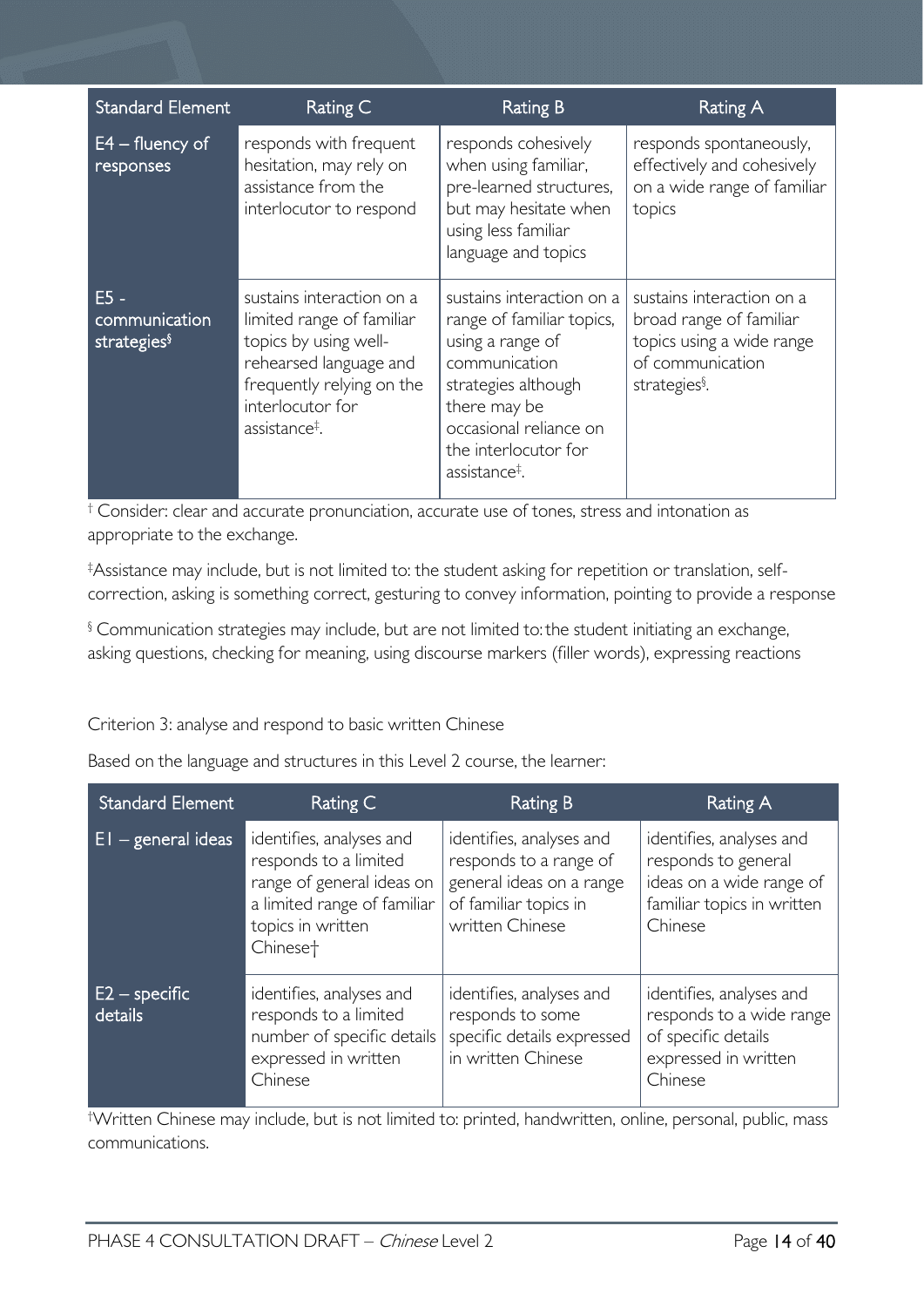Criterion 4: communicate in basic written Chinese

| <b>Standard Element</b>                                          | Rating C                                                                                                                                                                                            | <b>Rating B</b>                                                                                                                                             | <b>Rating A</b>                                                                                                                                                                         |
|------------------------------------------------------------------|-----------------------------------------------------------------------------------------------------------------------------------------------------------------------------------------------------|-------------------------------------------------------------------------------------------------------------------------------------------------------------|-----------------------------------------------------------------------------------------------------------------------------------------------------------------------------------------|
| $EI$ – range and<br>relevance of<br>vocabulary and<br>structures | uses a limited range of<br>vocabulary and a limited<br>range of simple<br>structures in<br>communicating about<br>familiar topics                                                                   | uses a range of<br>vocabulary and a range<br>of simple structures and<br>some complex structures<br>in communicating about<br>familiar topics.              | uses a wide range of<br>relevant vocabulary and<br>simple and complex<br>structures in<br>communicating about<br>familiar topics                                                        |
| $E2$ – accuracy of<br>structures                                 | uses a range of<br>structures with frequent<br>errors and makes<br>frequent errors if using<br>more complex<br>structures                                                                           | uses a range of<br>structures with some<br>errors and makes some<br>errors in more complex<br>structures                                                    | uses a range of<br>structures with few<br>errors and makes<br>occasional errors in<br>more complex<br>structures                                                                        |
| $E3$ – orthography                                               | writes a limited range of<br>high-frequency<br>characters from memory<br>but they may be<br>inaccurate or incomplete<br>and representation may<br>impede meaning<br>Basic punctuation is<br>correct | writes a range of<br>characters accurately for<br>high-frequency words<br>Errors may occur but<br>seldom impede meaning<br>Punctuation is mostly<br>correct | writes a wide range of<br>characters accurately<br>Execution of more<br>complex characters may<br>be inaccurate but<br>meaning is not impeded<br>Uses punctuation to<br>enhance meaning |
| $E4$ – context,<br>purpose and<br>audience                       | creates a response that is<br>relevant to context or<br>purpose or audience.                                                                                                                        | creates a response that is<br>relevant to two of:<br>context, purpose and<br>audience.                                                                      | creates a response that is<br>relevant to context.<br>purpose and audience.                                                                                                             |

Based on the language and structures in this Level 2 course, the learner:

† Aspects are context, purpose and audience.

Criterion 5: analyse and integrate information in basic Chinese from multiple texts to create written responses

Based on the language and structures in this Level 2 course, the learner:

| <b>Standard Element</b>                                               | Rating C                                                                                                                                     | Rating B                                                                                                                             | Rating A                                                                                                                                  |
|-----------------------------------------------------------------------|----------------------------------------------------------------------------------------------------------------------------------------------|--------------------------------------------------------------------------------------------------------------------------------------|-------------------------------------------------------------------------------------------------------------------------------------------|
| $E1$ – analysis of<br>information in<br>Chinese to<br>complete a task | analyses at least two<br>texts in Chinese from<br>different modes <sup>†</sup> and<br>identifies a limited range<br>of information and ideas | analyses at least two<br>texts in Chinese from<br>different modes <sup>†</sup> and<br>identifies a range of<br>information and ideas | analyses at least two<br>texts in Chinese from<br>different modes <sup>†</sup> and<br>identifies a wide range of<br>information and ideas |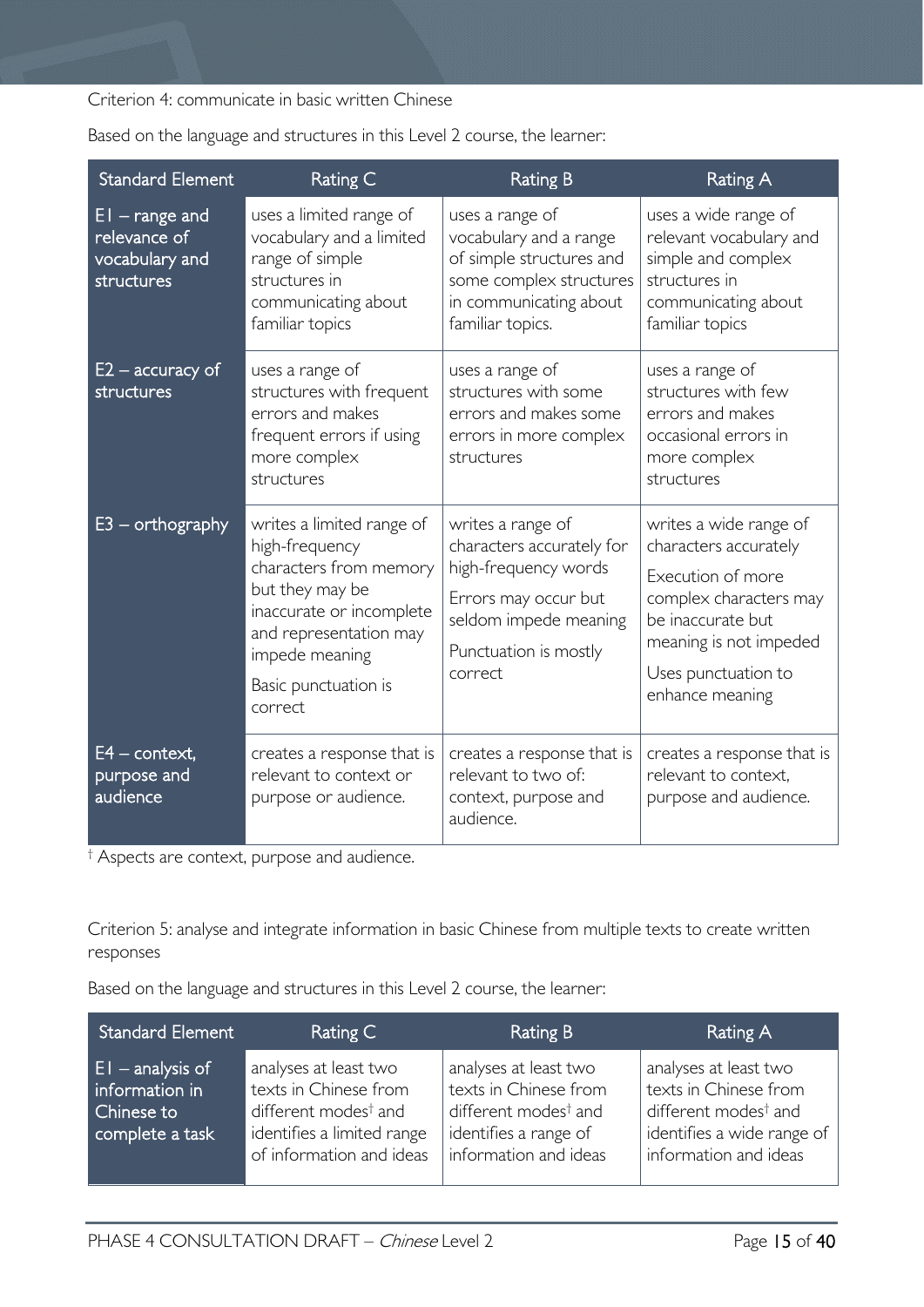| <b>Standard Element</b>                                                                                    | Rating C                                                                                                                                                                                              | <b>Rating B</b>                                                                                                                                                                                 | <b>Rating A</b>                                                                                                                                                                           |
|------------------------------------------------------------------------------------------------------------|-------------------------------------------------------------------------------------------------------------------------------------------------------------------------------------------------------|-------------------------------------------------------------------------------------------------------------------------------------------------------------------------------------------------|-------------------------------------------------------------------------------------------------------------------------------------------------------------------------------------------|
| $E2 -$ synthesis of<br>information and<br>creation of a<br>response text <sup>#</sup> in<br><b>English</b> | synthesises a limited<br>range of relevant<br>information from at least<br>two different modes to<br>create a response text in<br>English                                                             | synthesises a range of<br>relevant information<br>from at least two<br>different modes to<br>create a response text in<br>English                                                               | synthesises a wide range<br>of relevant information<br>from at least two<br>different modes to<br>create a response text in<br>English.                                                   |
| $E3$ – reflection on<br>language as a<br>system                                                            | identifies limited<br>examples of similarities<br>and differences between<br>Chinese and English and<br>provides limited depth to<br>reflections in English<br>about Chinese as a<br>language system. | describes a range of<br>examples of similarities<br>and differences between<br>Chinese and English and<br>provides depth to<br>reflections in English<br>about Chinese as a<br>language system. | explains a broad range of<br>examples of similarities<br>and differences between<br>Chinese and English and<br>reflects insightfully in<br>English about Chinese as<br>a language system. |

† A mode can be: spoken, written, visual, multimodal.

‡ The response text can be in any mode.

Criterion 6: use basic Chinese to engage with the concept of Identity

Based on the language and structures in Module 1 of this Level 2 course, the learner:

| <b>Standard Element</b>            | Rating C                                                                                                                                                                                                                                                                                                            | <b>Rating B</b>                                                                                                                                                                                                                                                                            | Rating A                                                                                                                                                                                                                                                                                      |
|------------------------------------|---------------------------------------------------------------------------------------------------------------------------------------------------------------------------------------------------------------------------------------------------------------------------------------------------------------------|--------------------------------------------------------------------------------------------------------------------------------------------------------------------------------------------------------------------------------------------------------------------------------------------|-----------------------------------------------------------------------------------------------------------------------------------------------------------------------------------------------------------------------------------------------------------------------------------------------|
| $EI$ – use of<br>relevant language | recognises <sup>†</sup> and<br>produces <sup>‡</sup> a limited range<br>of the Chinese<br>vocabulary, characters<br>and structures required<br>to engage with the<br>concept of Identity in<br>Chinese language and<br>culture                                                                                      | recognises and produces<br>a range of the Chinese<br>vocabulary, characters<br>and structures required<br>to engage with the<br>concept of Identity in<br>Chinese language and<br>culture                                                                                                  | recognises and produces<br>a wide range of the<br>Chinese vocabulary,<br>characters and structures<br>required to engage with<br>the concept of Identity in<br>Chinese language and<br>culture                                                                                                |
| $E2 - self$<br>management skills   | maintains task focus for<br>limited periods of time <sup>§</sup><br>and/or uses a limited<br>range of strategies <sup>®</sup> to<br>manage and self-check<br>language for the concept<br>of Identity and/or<br>differentiates the<br>information, images,<br>ideas and words of<br>others from the learner's<br>own | maintains task focus for<br>agreed periods of time <sup>§</sup><br>and/or uses a range of<br>strategies to manage and<br>self-check language for<br>the concept of Identity<br>and or differentiates the<br>information, images,<br>ideas and words of<br>others from the learner's<br>own | maintains task focus<br>consistently <sup>§</sup> and/or uses<br>a wide range of<br>strategies to manage and<br>self-check language for<br>the concept of Identity<br>and/or differentiates the<br>information, images,<br>ideas and words of<br>others from the learner's<br>own as directed |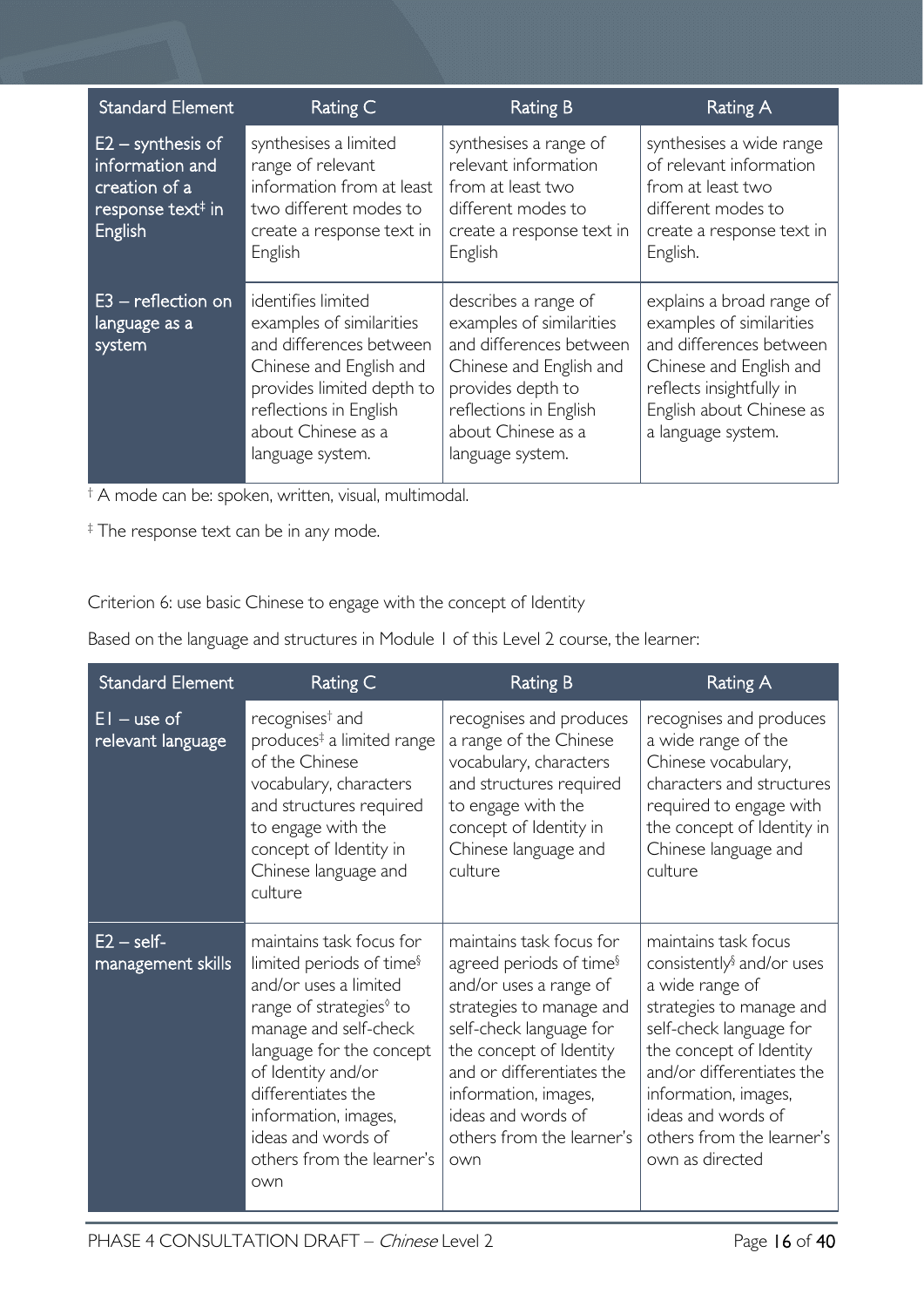|                                                                                                                                                                                                                                                                                                                                                                                                                                                                                                                                                                                                                                                                                                                    | <b>Standard Element</b> | Rating C | <b>Rating B</b> | Rating A                                                                    |
|--------------------------------------------------------------------------------------------------------------------------------------------------------------------------------------------------------------------------------------------------------------------------------------------------------------------------------------------------------------------------------------------------------------------------------------------------------------------------------------------------------------------------------------------------------------------------------------------------------------------------------------------------------------------------------------------------------------------|-------------------------|----------|-----------------|-----------------------------------------------------------------------------|
| $E3$ – intercultural<br>demonstrates limited<br>demonstrates depth to<br>reflections in English<br>reflection in English<br>understanding<br>depth to reflections in<br>when comparing the<br>when comparing the<br>English when comparing<br>the concept of Identity in<br>concept of Identity in<br>concept of Identity in<br>Chinese and Australian<br>Chinese and own<br>language and culture.<br>language and culture.<br>language and culture.<br>Uses a wide range of<br>Uses a limited range of<br>Uses a range of relevant<br>examples in Chinese to<br>relevant examples in<br>support reflections in<br>support reflections in<br>Chinese to support<br>English.<br>reflections in English.<br>English. |                         |          |                 | demonstrates insightful<br>Chinese and Australian<br>examples in Chinese to |

† demonstrated through the macroskills of listening and reading

‡ demonstrated through the macroskills of speaking and writing

§ considerations may include, but are not limited to the choice of strategies, completion of tasks related to Identity, adherence to deadlines, timelines etc.

◊ strategies may include, but are not limited to: consideration of paper or electronic dictionaries, translation technologies, awareness of point of view, ethical strategies for translating and checking accuracy, development of personalised rote-learning techniques

Criterion 7: use basic Chinese to engage with the concept of Responsibility

Based on the language and structures in Module 2 of this Level 2 course, the learner:

| <b>Standard Element</b>            | Rating C                                                                                                                                                                                                                             | Rating B                                                                                                                                                                                        | Rating A                                                                                                                                                                                             |
|------------------------------------|--------------------------------------------------------------------------------------------------------------------------------------------------------------------------------------------------------------------------------------|-------------------------------------------------------------------------------------------------------------------------------------------------------------------------------------------------|------------------------------------------------------------------------------------------------------------------------------------------------------------------------------------------------------|
| $EI - use of$<br>relevant language | recognises <sup>†</sup> and<br>produces <sup>‡</sup> a limited range<br>of the Chinese<br>vocabulary, characters<br>and structures required<br>to engage with the<br>concept of Responsibility<br>in Chinese language and<br>culture | recognises and produces<br>a range of the Chinese<br>vocabulary, characters<br>and structures required<br>to engage with the<br>concept of Responsibility<br>in Chinese language and<br>culture | recognises and produces<br>a wide range of the<br>Chinese vocabulary,<br>characters and structures<br>required to engage with<br>the concept of<br>Responsibility in Chinese<br>language and culture |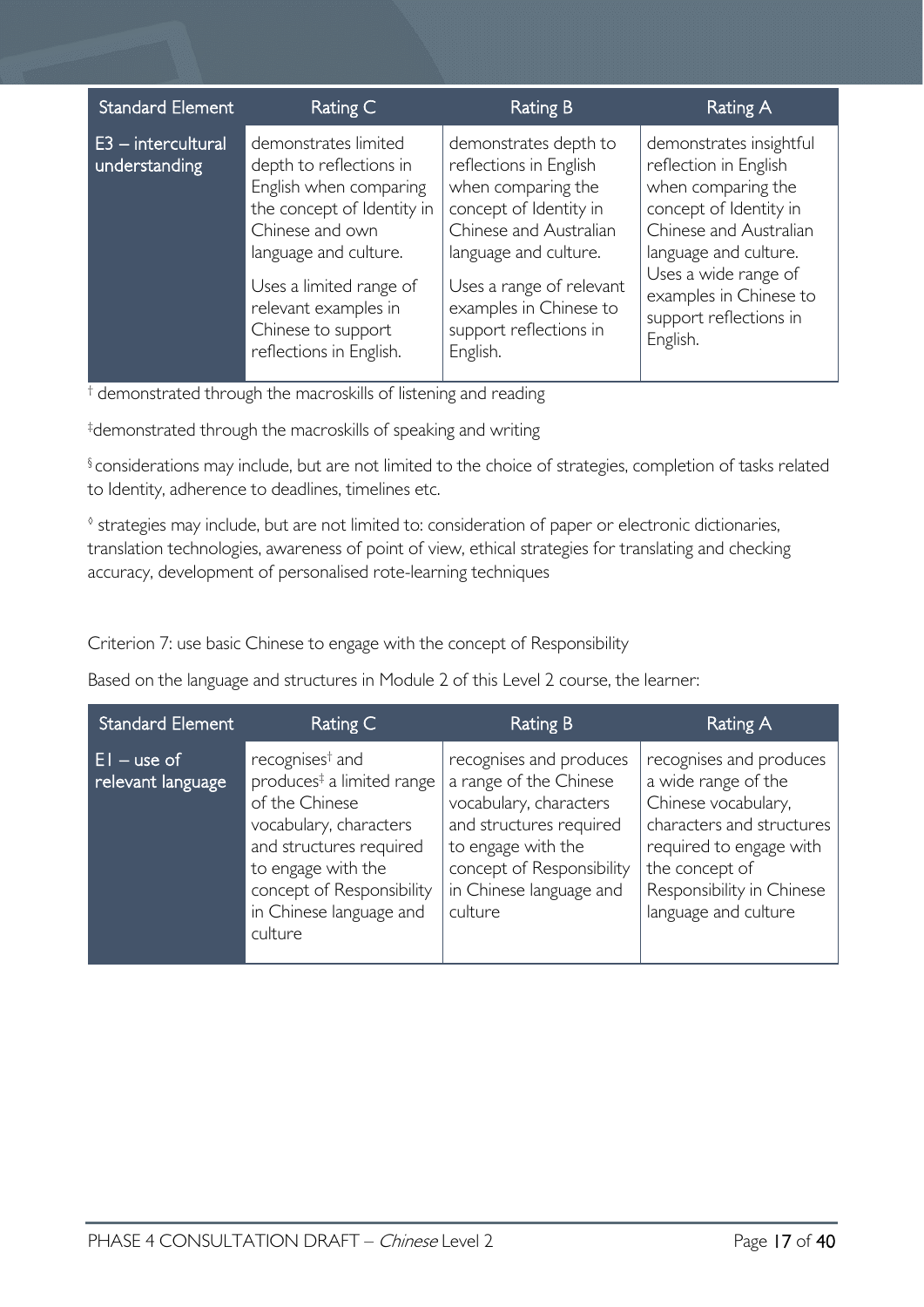| <b>Standard Element</b>             | <b>Rating C</b>                                                                                                                                                                                                                                                                                                     | <b>Rating B</b>                                                                                                                                                                                                                                                                                     | <b>Rating A</b>                                                                                                                                                                                                                                                                                        |
|-------------------------------------|---------------------------------------------------------------------------------------------------------------------------------------------------------------------------------------------------------------------------------------------------------------------------------------------------------------------|-----------------------------------------------------------------------------------------------------------------------------------------------------------------------------------------------------------------------------------------------------------------------------------------------------|--------------------------------------------------------------------------------------------------------------------------------------------------------------------------------------------------------------------------------------------------------------------------------------------------------|
| $E2 - self$<br>management skills    | maintains task focus for<br>limited periods of time <sup>§</sup><br>and/or uses a limited<br>range of strategies <sup>®</sup> to<br>manage and self-check<br>language for the concept<br>of Identity and/or<br>differentiates the<br>information, images,<br>ideas and words of<br>others from the learner's<br>own | maintains task focus for<br>agreed periods of time <sup>§</sup><br>and/or uses a range of<br>strategies to manage and<br>self-check language for<br>the concept of<br>Responsibility and/or<br>differentiates the<br>information, images,<br>ideas and words of<br>others from the learner's<br>own | maintains task focus<br>consistently <sup>§</sup> and/or uses<br>a wide range of<br>strategies to manage and<br>self-check language for<br>the concept of<br>Responsibility and/or<br>differentiates the<br>information, images,<br>ideas and words of<br>others from the learner's<br>own as directed |
| E3 - intercultural<br>understanding | demonstrates limited<br>depth to reflections in<br>English when comparing<br>the concept of<br>Responsibility in Chinese<br>and own language and<br>culture.<br>Uses a limited range of<br>relevant examples in<br>Chinese to support<br>reflections in English.                                                    | demonstrates depth to<br>reflections in English<br>when comparing the<br>concept of Responsibility<br>in Chinese and Australian<br>language and culture.<br>Uses a range of relevant<br>examples in Chinese to<br>support reflections in<br>English.                                                | demonstrates insightful<br>reflection in English<br>when comparing the<br>concept of Responsibility<br>in Chinese and Australian<br>language and culture.<br>Uses a wide range of<br>examples in Chinese to<br>support reflections in<br>English.                                                      |

† demonstrated through the macroskills of listening and reading

‡ demonstrated through the macroskills of speaking and writing

§ Considerations may include, but are not limited to the choice of strategies, completion of tasks related to Identity, adherence to deadlines, timelines etc.

◊ Strategies may include, but are not limited to: consideration of paper or electronic dictionaries, translation technologies, awareness of point of view, ethical strategies for translating and checking accuracy, development of personalised rote-learning techniques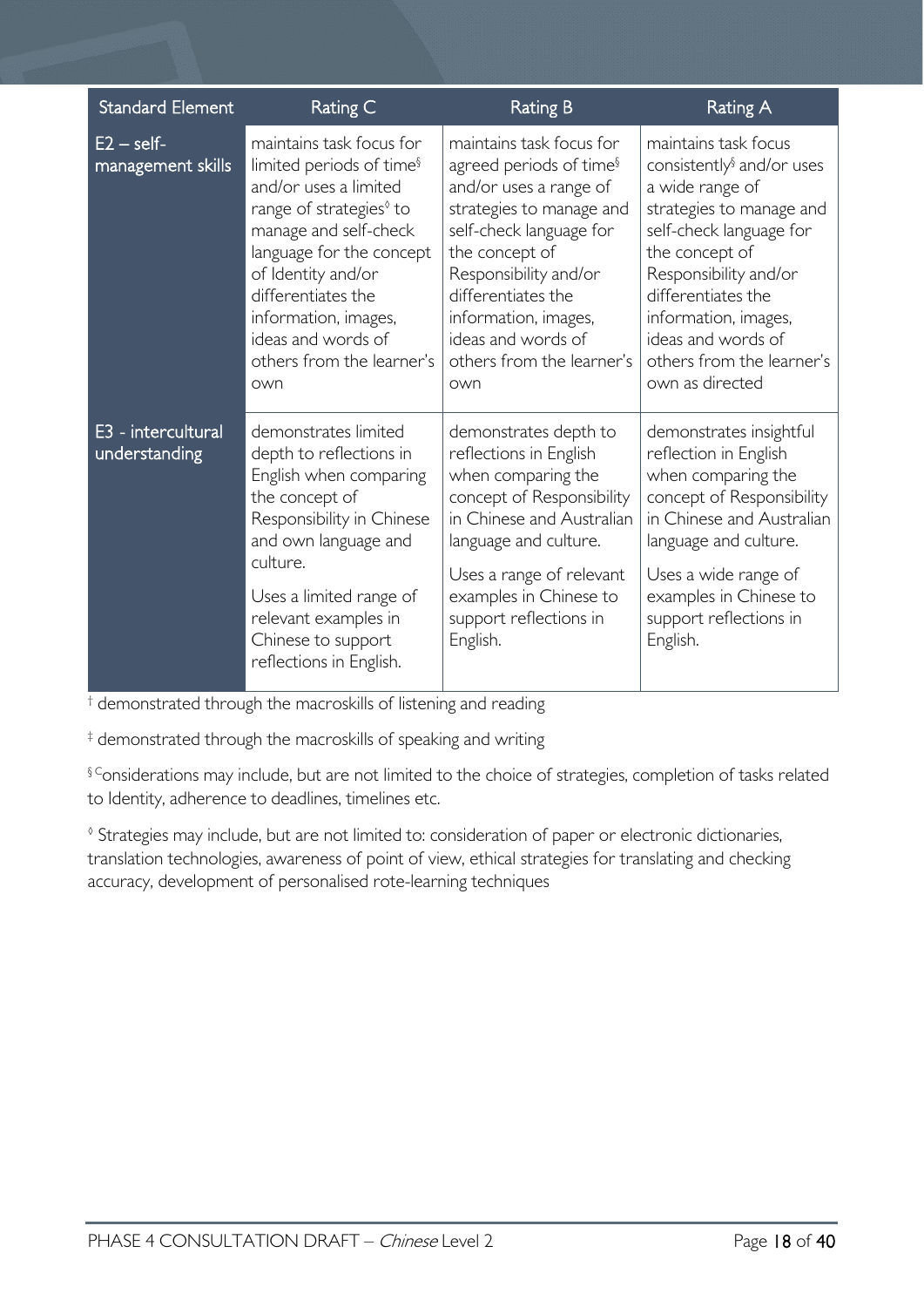Criterion 8: use basic Chinese to engage with the concept of Legacy

Based on the language and structures in Module 3 of this Level 2 course, the learner:

| <b>Standard Element</b>               | Rating C                                                                                                                                                                                                                                                                                                          | <b>Rating B</b>                                                                                                                                                                                                                                                                          | <b>Rating A</b>                                                                                                                                                                                                                                                                             |
|---------------------------------------|-------------------------------------------------------------------------------------------------------------------------------------------------------------------------------------------------------------------------------------------------------------------------------------------------------------------|------------------------------------------------------------------------------------------------------------------------------------------------------------------------------------------------------------------------------------------------------------------------------------------|---------------------------------------------------------------------------------------------------------------------------------------------------------------------------------------------------------------------------------------------------------------------------------------------|
| $EI - use of$<br>relevant language    | recognises <sup>†</sup> and<br>produces <sup>‡</sup> a limited range<br>of the Chinese<br>vocabulary, characters<br>and structures required<br>to engage with the<br>concept of Legacy in<br>Chinese language and<br>culture                                                                                      | recognises and produces<br>a range of the Chinese<br>vocabulary, characters<br>and structures required<br>to engage with the<br>concept of Legacy in<br>Chinese language and<br>culture                                                                                                  | recognises and produces<br>a wide range of the<br>Chinese vocabulary,<br>characters and structures<br>required to engage with<br>the concept of Legacy in<br>Chinese language and<br>culture                                                                                                |
| $E2 - self$<br>management skills      | maintains task focus for<br>limited periods of time <sup>§</sup><br>and/or uses a limited<br>range of strategies <sup>®</sup> to<br>manage and self-check<br>language for the concept<br>of Legacy and/or<br>differentiates the<br>information, images,<br>ideas and words of<br>others from the learner's<br>own | maintains task focus for<br>agreed periods of time <sup>§</sup><br>and/or uses a range of<br>strategies to manage and<br>self-check language for<br>the concept of Legacy<br>and/or differentiates the<br>information, images,<br>ideas and words of<br>others from the learner's<br>own | maintains task focus<br>consistently <sup>§</sup> and/or uses<br>a wide range of<br>strategies to manage and<br>self-check language for<br>the concept of Legacy<br>and/or differentiates the<br>information, images,<br>ideas and words of<br>others from the learner's<br>own as directed |
| $E3$ - intercultural<br>understanding | demonstrates limited<br>depth to reflections in<br>English when comparing<br>the concept of Legacy in<br>Chinese and own<br>language and culture.<br>Uses a limited range of<br>relevant examples in<br>Chinese to support<br>reflections in English.                                                             | demonstrates depth to<br>reflections in English<br>when comparing the<br>concept of Legacy in<br>Chinese and Australian<br>language and culture.<br>Uses a range of relevant<br>examples in Chinese to<br>support reflections in<br>English.                                             | demonstrates insightful<br>reflection in English<br>when comparing the<br>concept of Legacy in<br>Chinese and Australian<br>language and culture.<br>Uses a wide range of<br>examples in Chinese to<br>support reflections in<br>English.                                                   |

† demonstrated through the macroskills of listening and reading

‡ demonstrated through the macroskills of speaking and writing

§ considerations may include, but are not limited to the choice of strategies, completion of tasks related to Identity, adherence to deadlines, timelines etc.

◊ strategies may include, but are not limited to: consideration of paper or electronic dictionaries, translation technologies, awareness of point of view, ethical strategies for translating and checking accuracy, development of personalised rote-learning techniques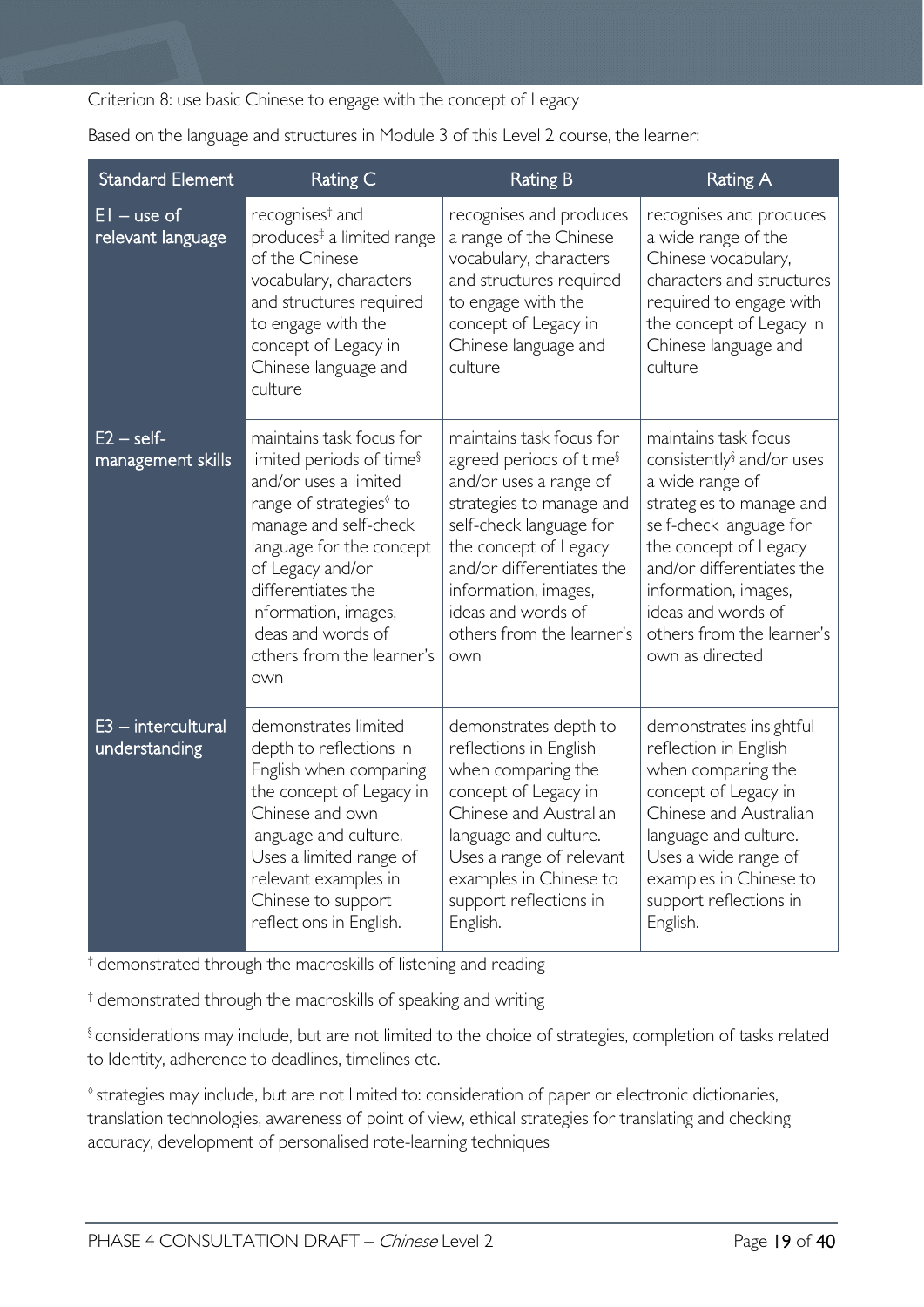### <span id="page-19-0"></span>Quality Assurance

• This will be determined by TASC at time of accreditation.

# <span id="page-19-1"></span>Qualifications and Award Requirements

### <span id="page-19-2"></span>Level 2

The final award will be determined by the Office of Tasmanian Assessment, Standards and Certification from eight ratings.

The minimum requirements for an award in *Chinese* Level 2 are as follows:

EXCEPTIONAL ACHIEVEMENT (EA) 6 'A' ratings, 2 'B' ratings

HIGH ACHIEVEMENT (HA) 3 'A' ratings, 4 'B' ratings, 1 'C' rating

COMMENDABLE ACHIEVEMENT (CA) 4 'B' ratings, 3 'C' ratings

SATISFACTORY ACHIEVEMENT (SA) 6 'C' ratings

PRELIMINARY ACHIEVEMENT (PA) 4 'C' ratings

A learner who otherwise achieves the rating for a CA (Commendable Achievement) or SA (Satisfactory Achievement) award but who fails to show any evidence of achievement in one or more criteria ('z' notation) will be issued with a PA (Preliminary Achievement) award.

### <span id="page-19-3"></span>Course Evaluation

• This will be confirmed at time of accreditation.

### <span id="page-19-4"></span>Course Developer

This course has been developed by the Department of Education's Years 9 to 12 Learning Unit in collaboration with Catholic Education Tasmania and Independent Schools Tasmania.

# <span id="page-19-5"></span>Accreditation and Version History

• Details to be determined by TASC at time of accreditation.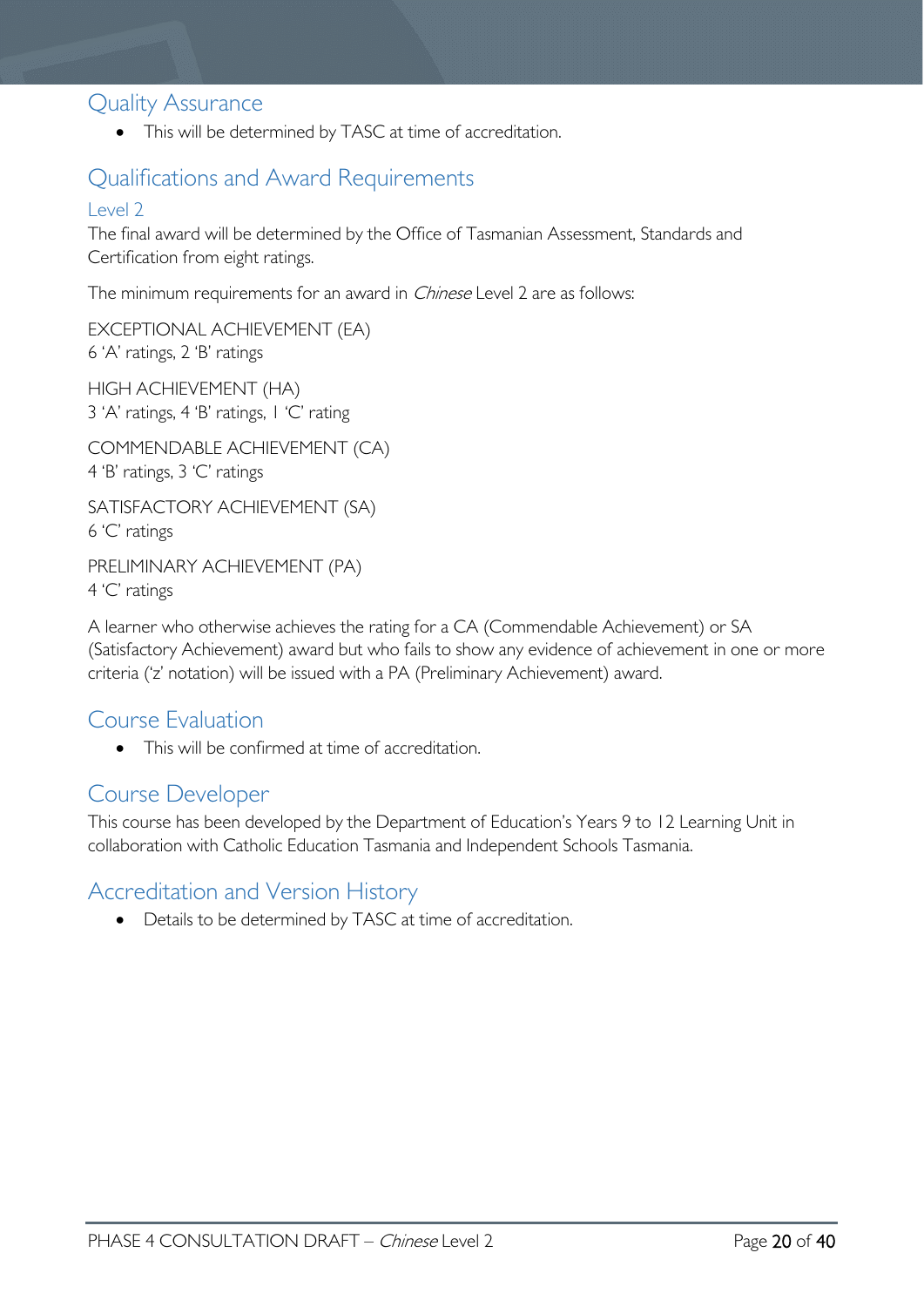# Appendix 1 - Line of Sight

| Learning Outcomes |         |                          |          |           |  |
|-------------------|---------|--------------------------|----------|-----------|--|
|                   | Content |                          |          |           |  |
|                   |         | <b>Work Requirements</b> |          |           |  |
|                   |         |                          | Criteria |           |  |
|                   |         |                          |          | Standards |  |
|                   |         |                          |          |           |  |

<span id="page-20-0"></span>

|    | Learning Outcomes                                                | Course Content  | Work          | Criteria       | Standards       | General                                    |
|----|------------------------------------------------------------------|-----------------|---------------|----------------|-----------------|--------------------------------------------|
|    |                                                                  |                 | Requirements  |                |                 | Capabilities (GC)                          |
|    | Analyse and respond to spoken texts presented in basic Chinese   | Modules 1, 2, 3 | Module 3      | $\mathsf{C}$   | E1,2            | GC:                                        |
|    |                                                                  |                 |               |                |                 | $\cdots c_n$<br>冒<br>C.                    |
|    | Communicate in basic spoken Chinese to exchange information,     | Modules 1, 2, 3 | Module        | C <sub>2</sub> | $E$ 1, 2, 3, 4, | GC:                                        |
|    | opinions, ideas and experiences                                  |                 |               |                |                 | $\rightarrow$ $\epsilon$<br>$\equiv$<br>G. |
| 3. | Analyse and respond to written texts presented in basic Chinese  | Modules 1, 2, 3 | Module 2      | C <sub>3</sub> | E1,2            | GC:                                        |
|    |                                                                  |                 |               |                |                 | $\equiv$<br>G.                             |
| 4. | Communicate in basic written Chinese to express information,     | Modules 1, 2, 3 | Modules 2, 3  | C <sub>4</sub> | $E$ 1, 2, 3, 4  | GC:                                        |
|    | opinions, ideas and experiences                                  |                 |               |                |                 | $\equiv$<br>.್ಲಿ ∈ <sub>ಾ</sub><br>G.      |
| 5. | Analyse and integrate information from spoken, visual and        | Modules 1, 2, 3 | Modules I, 2, | C <sub>5</sub> | E1, 2, 3        | GC:                                        |
|    | written sources to create mono- and multimodal responses in      |                 | 3             |                |                 | $\equiv$                                   |
|    | basic Chinese and English that demonstrate an awareness of       |                 |               |                |                 |                                            |
|    | language as a system                                             |                 |               |                |                 |                                            |
| 6. | Use basic Chinese language to engage with the concept of         | Modules 1, 2, 3 | Module        | C <sub>6</sub> | E1, 2, 3        | GC:                                        |
|    | Identity, demonstrating self-management skills and intercultural |                 |               |                |                 | ⊫                                          |
|    | understanding                                                    |                 |               |                |                 |                                            |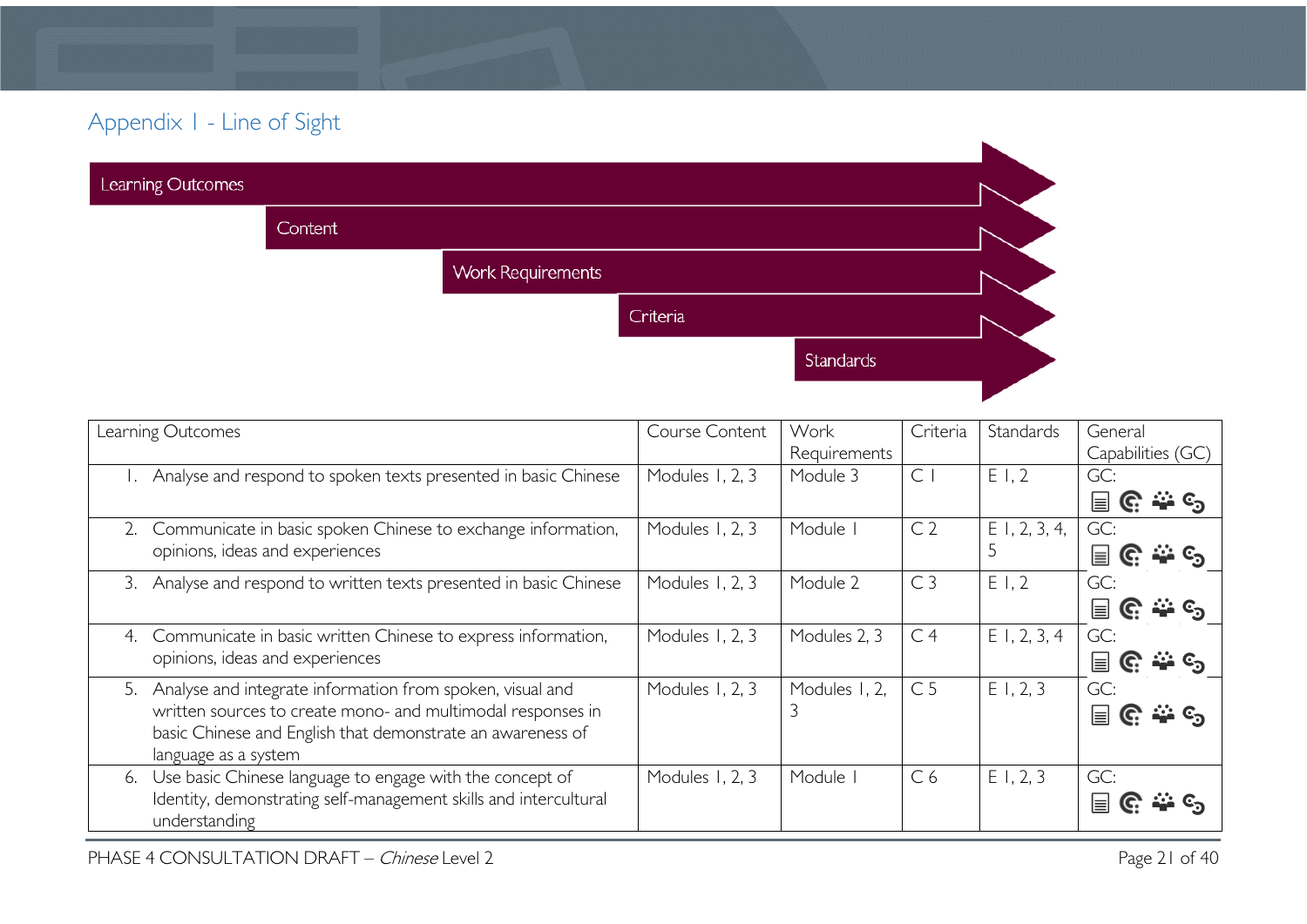| Use basic Chinese language to engage with the concept of<br>Responsibility, demonstrating self-management skills and<br>intercultural understanding       | Module 2 | Module 2 | E1, 2, 3 | GC:                                      |
|-----------------------------------------------------------------------------------------------------------------------------------------------------------|----------|----------|----------|------------------------------------------|
| 8. Use basic Chinese language to engage with the concept of Legacy,   Module 3<br>demonstrating self-management skills and intercultural<br>understanding |          | Module 3 | E1, 2, 3 | $\Box$ $\mathbb{C}$ $\cong$ $\mathbb{C}$ |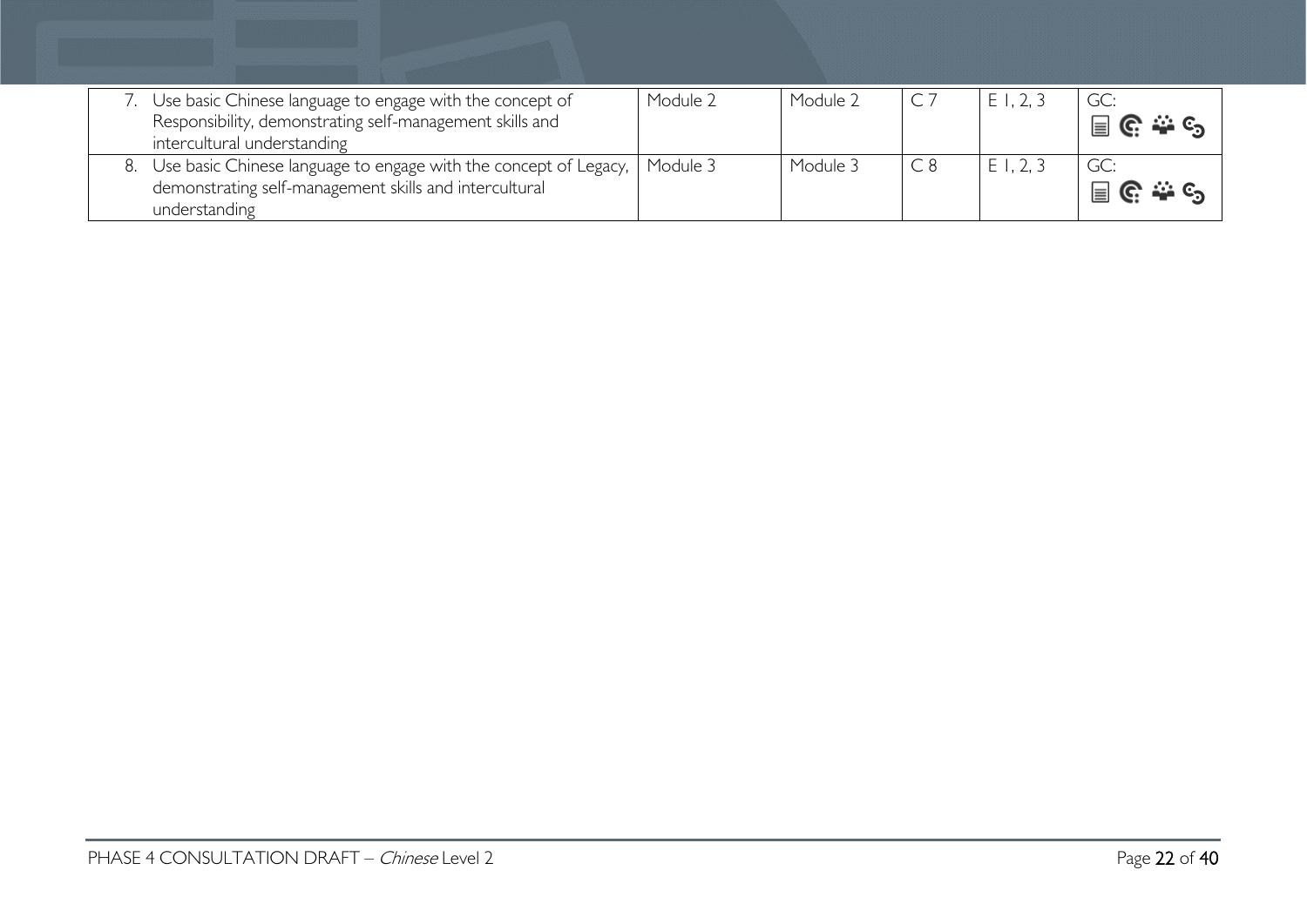# <span id="page-22-0"></span>Appendix 2 - Alignment to Curriculum Frameworks

Chinese Level 2 draws on the following aspects of the Combined Curriculum and Assessment Framework for Languages (CCAFL) DRAFT June 2021:

- Concepts: Identity, Responsibility, Legacy (Topics developed from these concepts to meet the needs of the Tasmanian beginning language student)
- Perspectives: Personal, Community, Global
- Course objectives: Interact in [Language], Analyse [Language], Create meaning in [Language]
- Knowledge and skills to be assessed: reading, writing, speaking, viewing and listening to [Language].
- Content: learning [Language], using [Language] and mediating between [Language]-speaking communities and Australian cultural contexts
- The interrelationship between language and culture and the importance of the link between culture and effective communication
- The development of the capacity for ongoing reflection about languages and cultures, including the learner's own and those of others
- The development of an understanding of language as a system and reflection on how language is used in different contexts and may vary between different individuals and groups.

# <span id="page-22-1"></span>Appendix 3 - Work Requirements

### <span id="page-22-2"></span>Module 1 Work Requirements Specifications

### Focus Area: Discipline-based Study

Title of Work Requirement: Identity – personal, community and global aspects of the individual Mode /Format: Set of short responses

Description: The teacher leads a conversation with the learner about themselves, their family and friends and the characters they are learning. Images may be used to prompt responses. The teacher varies questions as appropriate for individual students and reacts to the learner's responses. Size: Ten short responses

Timing: any appropriate time during the module.

External agencies: N.A.

Relevant Criterion: Criterion 2

Focus Area: Discipline-based Study

Title of Work Requirement: Identity – self, family and friends

Mode /Format: Extended Response

Description: The learner chooses an aspect of the teacher-allocated topic, using authentic materials as appropriate to research and prepare a multimodal response in Chinese and English to compare and contrast their own situation and that of their peers in Chinese-speaking communities and countries. The teacher provides questions in written or oral form, in Chinese and English as appropriate, to inspire the learner's findings and reflections.

Size: Extended response – approximately 3 minutes of multimodal presentation plus 2–3 minutes for follow-up oral or written questions and 300 words in English with Chinese examples.

Timing: at any time during the module, provided learners have had enough exposure to the topic chosen for the work requirement.

External agencies: N.A.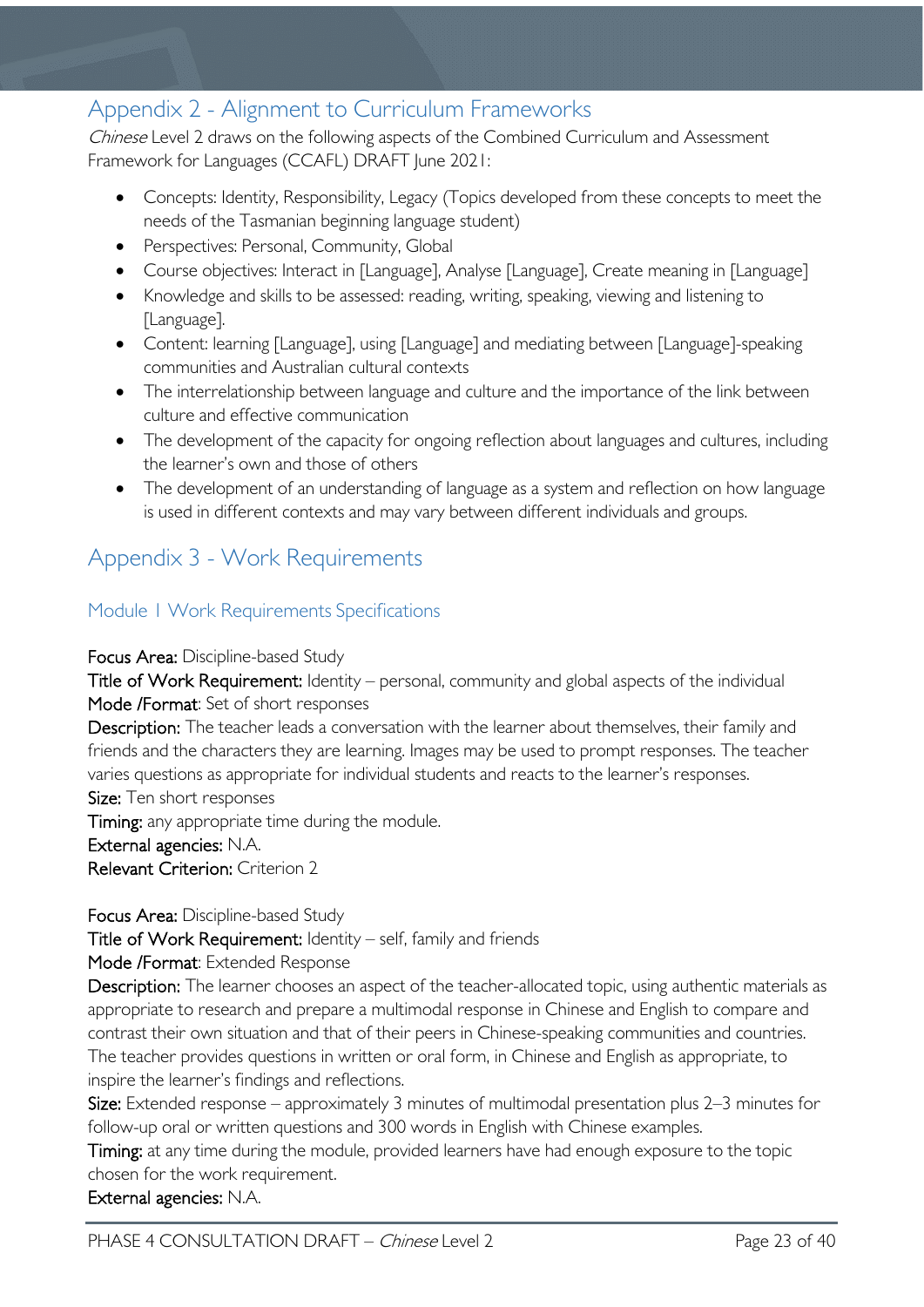### Relevant Criteria: Criteria 5 and 6

### <span id="page-23-0"></span>Module 2 Work Requirements Specifications

The three work requirements for Module 2 provide the teacher and learner with the opportunity to negotiate which topic within this concept will be the basis of each work requirement. Each work requirement must focus on a different topic (Family and Daily life, Education, Part-time Employment).

### Focus Area: Discipline-based Study

Title of Work Requirement: Responsibility – Daily life, Education or Part-time Employment Mode /Format: Set of short responses

Description: The teacher provides a set of at least two sources of information in Chinese (authentic as appropriate). At least two sources must each be a different mode. Modes are: visual, spoken, written, multimodal. The sources of information all address one topic from the concept of Responsibility, with a set of short response tasks in English to assess learners' understanding of language and culture. Size: 10 short responses (short question, table filling, true/false/justification, gap filling, information matching etc)

Timing: at any time during the module, provided learners have had enough exposure to the topic chosen for the work requirement.

External agencies: N.A. Relevant Criterion: Criterion 3

### Focus Area: Discipline-based Study

Title of Work Requirement: Responsibility – Daily life, Education or Part-time Employment Mode /Format: Extended response

Description: The teacher provides a stimulus or stimuli, authentic as appropriate, consisting of written, spoken and/or visual elements in Chinese and/or English, to highlight or contrast one of the topics from the concept of Responsibility from either personal, community or global perspectives (or a combination of perspectives). Learners analyse and respond to the prepared scenario requiring extraction of fact, interpretation of cultural elements and reflection on the learner's language and Chinese. The task will include at least two forms of text or could be all three, but they must have a shared focus. Texts will provide opportunities for students to explore cultural aspects of the material they are analysing.

Size: Stimuli maximum sizes: total of 300 characters, I minute 30 seconds spoken text and/or 3 minutes multimodal sources. Student response:

- approximately 80 characters total in Chinese and
- approximately 250 words in English
- visual text (illustrations and diagrams) as appropriate

Timing: at any time during the module, provided learners have had enough exposure to the topic chosen for the work requirement.

#### External agencies: N.A.

Relevant Criteria: Criteria 5 and 7

### Focus Area: Discipline-based Study

Title of Work Requirement: Responsibility – Family and Daily Life, Education or Part-time Employment

Mode /Format: Extended response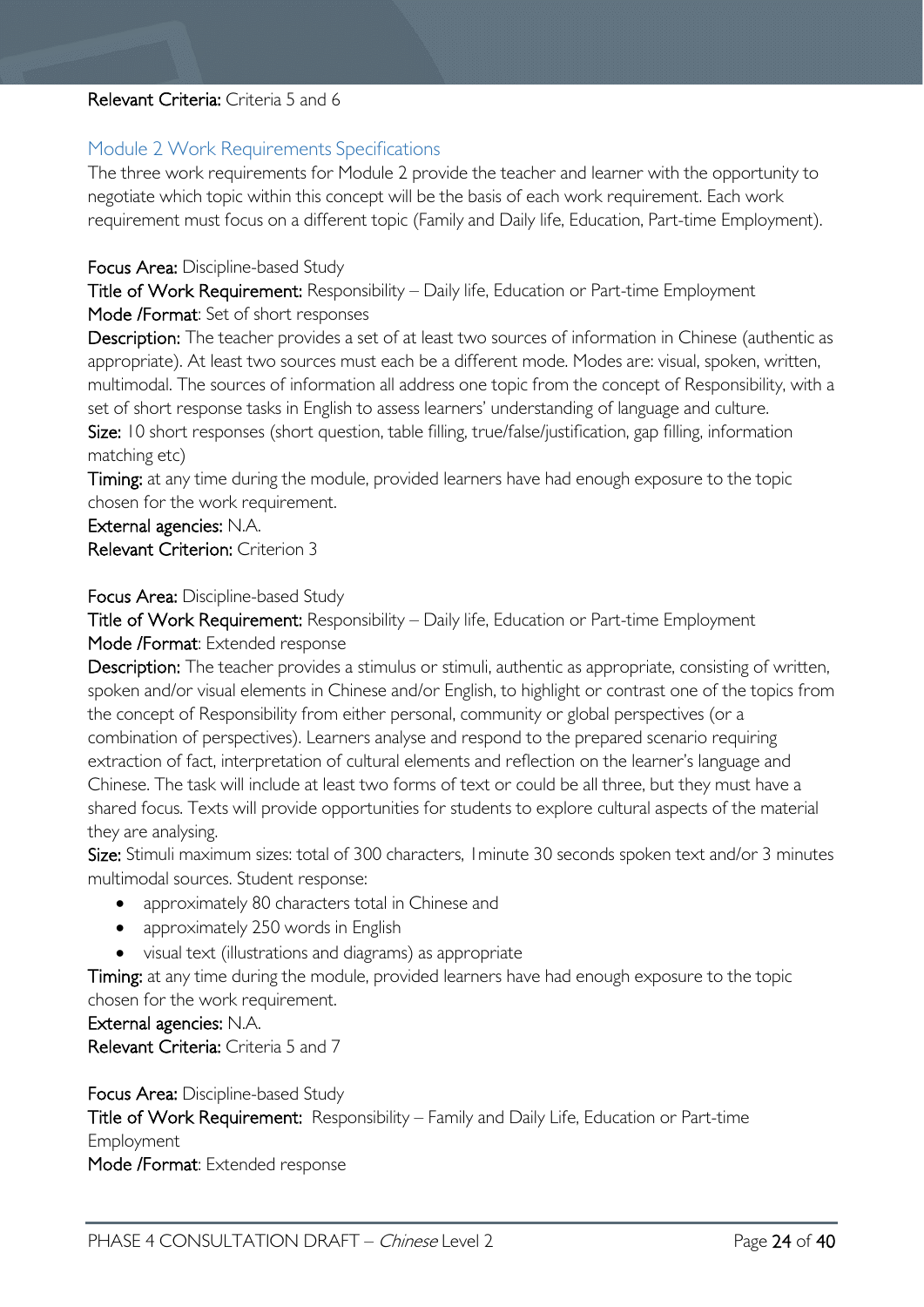Description: The teacher provides a choice of two stimuli outlining a task that requires the learner to create written Chinese addressing the negotiated topic allocated to this work requirement. The stimulus will be a written question or statement in Chinese and may include visual elements to support understanding and generation of ideas. The learner chooses which of the stimuli they will use to create a response in Chinese.

Size: Stimulus approximately 60 characters maximum. Response approximately 100 characters. Timing: at any time during the module, provided learners have had enough exposure to the topic chosen for the work requirement.

External agencies: N.A. Relevant Criterion: Criterion 4

### <span id="page-24-0"></span>Module 3 Work Requirements Specifications

Focus Area: Discipline-based Study Title of Work Requirement: Legacy – personal, community and global perspectives Mode /Format:

Folio containing 3 elements:

- Extended response (integrated task)
	- a prepared, extended response in multimodal format and including the use of Chinese language either written or spoken
	- a comparison of at least two items / events / occurrences from one of the following: the world of the arts, entertainment, media or sport for the target language and culture(s). Stimuli may be drawn from the same or different topics, provided they offer sufficient opportunity for comparison and reflection
	- a concluding conversation with the teacher in which the learner reflects on their research. The majority of the conversation can be conducted in English, but discussion must include consideration of the Chinese language that the learner has engaged with during the research process. A presentation to a group is not a requirement of this task.
- a set of short responses to an unseen stimulus in Chinese in spoken format. Teacher and learners may negotiate at the beginning of the module which remaining topic will be used for each of elements 2 and 3. (Leisure Time / Travel).
- an extended response demonstrating the learner's capacity to create meaning in Chinese to convey information, ideas and opinions about events in the past. Teacher and learners may negotiate at the beginning of the module which remaining topic will be used for each of elements 2 and 3. (Leisure Time / Travel), plus a reflection in English.

### Description:

- Extended response (integrated task) in multimodal format, including reflections: Maximum 5 minutes
- Short responses: Maximum 10 responses (approximately 150 words in English)
- Extended response in Chinese: Maximum 120 characters plus a reflection of maximum 300 words in English with examples in Chinese.

### Timing:

• Any appropriate times during the module, providing learners have been introduced to sufficient module content, knowledge and skills to complete the task.

### External agencies: N.A.

Relevant criteria: Criteria I, 4, 5, 8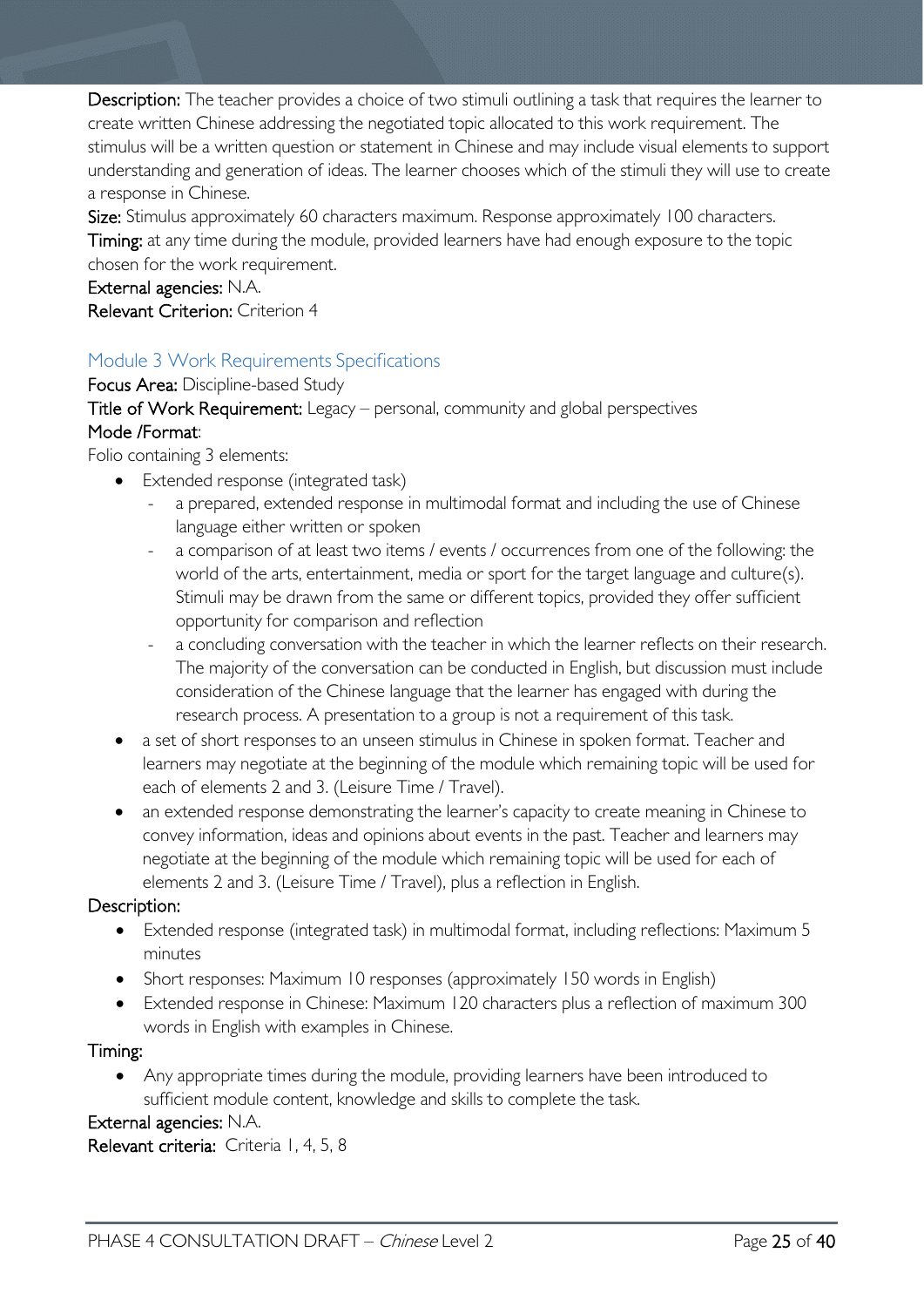# <span id="page-25-0"></span>Appendix 4 – General Capabilities and Cross-Curriculum Priorities

Learning across the curriculum content, including the cross-curriculum priorities and general capabilities, assists students to achieve the broad learning outcomes defined in the Alice Springs (Mparntwe) Education Declaration (December 2019).

### General Capabilities:

The general capabilities play a significant role in the Australian Curriculum in equipping young Australians to live and work successfully in the twenty-first century.

In the Australian Curriculum, capability encompasses knowledge, skills, behaviours and dispositions. Students develop capability when they apply knowledge and skills confidently, effectively and appropriately in complex and changing circumstances, in their learning at school and in their lives outside school.

The general capabilities include:

- Critical and creative thinking  $\mathbb{C}$
- Ethical understanding  $\div$
- Information and communication technology capability  $\cdot \star$
- Intercultural understanding •
- Literacy  $\blacksquare$
- Numeracy
- Personal and social capability  $\ddot{\ddot{\bullet}}$

### Cross-Curriculum Priorities:

Cross-curriculum priorities enable students to develop understanding about and address the contemporary issues they face, for their own benefit and for the benefit of Australia as a whole. The priorities provide national, regional and global dimensions which will enrich the curriculum through development of considered and focused content that fits naturally within learning areas. Incorporation of the priorities will encourage conversations between students, teachers and the wider community.

The cross-curriculum priorities include:

- Aboriginal and Torres Strait Islander Histories and Cultures  $\mathcal$
- Asia and Australia's Engagement with Asia **AA**
- Sustainability  $\triangleleft$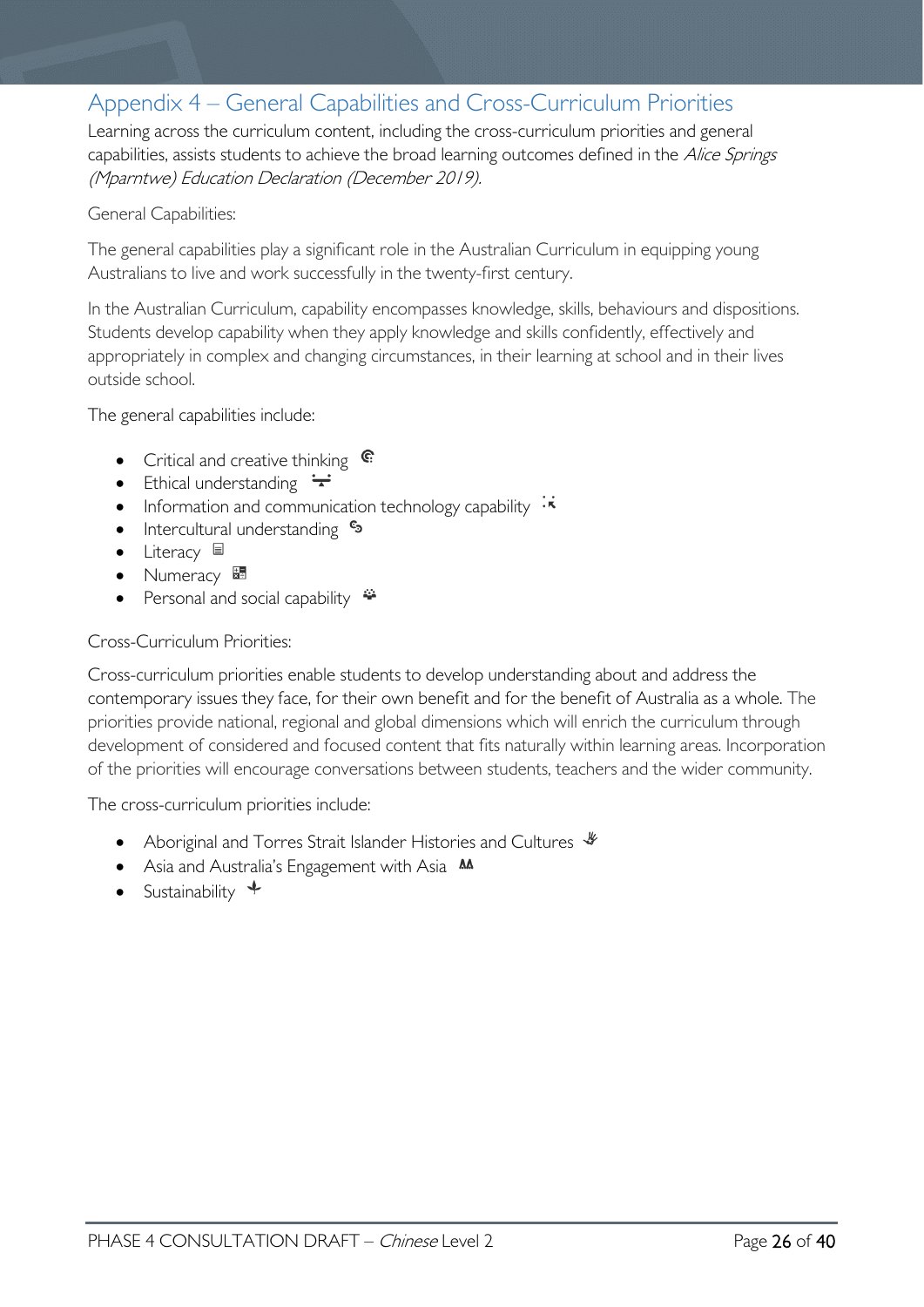| Appendix 5 – Glossary |  |
|-----------------------|--|
|-----------------------|--|

<span id="page-26-0"></span>

| Term                                                                         | Definition                                                                                                                                                                                                                                                                                                                                                                                            | Source<br>Acknowledgement | Course Context                                                     |
|------------------------------------------------------------------------------|-------------------------------------------------------------------------------------------------------------------------------------------------------------------------------------------------------------------------------------------------------------------------------------------------------------------------------------------------------------------------------------------------------|---------------------------|--------------------------------------------------------------------|
| audience                                                                     | The audience is the intended group of readers, listeners or<br>viewers for the task.                                                                                                                                                                                                                                                                                                                  | <b>CCAFL</b>              | Element of criterion<br>$\overline{4}$                             |
| authentic                                                                    | Texts or materials produced for 'real-life' purposes and contexts<br>as opposed to being created specifically for learning tasks or<br>language practice.                                                                                                                                                                                                                                             | <b>ACARA</b>              | Relevant to criterion<br>5, identified in the<br>Work Requirements |
| <b>Combined Curriculum and Assessment</b><br>Framework for Languages (CCAFL) | The CCAFL Framework (2021) provides the structure and<br>elements that will be common to all Australian CCAFL<br>Languages developed for students who have typically already<br>studied the language for approximately 200 hours. It represents<br>the foundation for the development of language-specific<br>materials and state-based curriculum and assessment for these<br><b>CCAFL Languages</b> | <b>CCAFL</b>              | See Appendix 2                                                     |
| complex sentence                                                             | A sentence with more than one clause. In the following<br>examples, the subordinate clauses are indicated by square<br>brackets: I took my umbrella [because it was raining]; The man<br>[who came to dinner] is my brother.                                                                                                                                                                          | <b>ACARA</b>              | Element of content<br>elaborations                                 |
| complex (structure)                                                          | (A grammar structure that is) compound, composite,<br>characterised by an involved combination of parts:                                                                                                                                                                                                                                                                                              | <b>QCAA</b>               | Element of content<br>elaborations                                 |
| context                                                                      | a real, simulated, or imaginary situation. Knowledge of the<br>language as a system and the relationship between language and<br>culture will inform the language used in any given context.                                                                                                                                                                                                          | <b>CCAFL</b>              |                                                                    |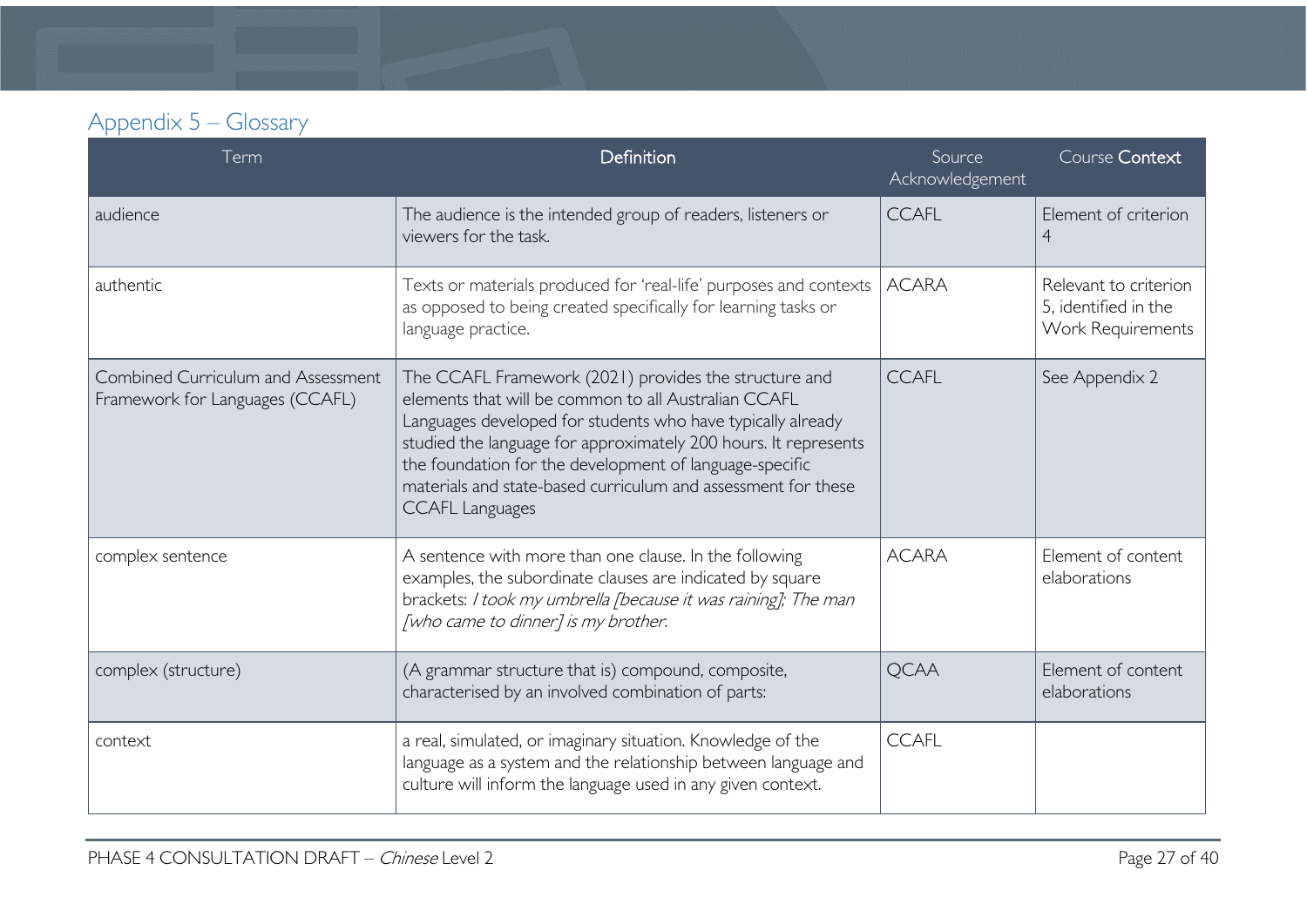| Term                         | Definition                                                                                                                                                                                                                                                                                                                                                                                                                                                                                                                                                                                                                                                                                                                                                                                                                                                                                           | Source<br>Acknowledgement | Course Context                                                                                        |
|------------------------------|------------------------------------------------------------------------------------------------------------------------------------------------------------------------------------------------------------------------------------------------------------------------------------------------------------------------------------------------------------------------------------------------------------------------------------------------------------------------------------------------------------------------------------------------------------------------------------------------------------------------------------------------------------------------------------------------------------------------------------------------------------------------------------------------------------------------------------------------------------------------------------------------------|---------------------------|-------------------------------------------------------------------------------------------------------|
| create meaning in [Language] | Creating meaning in [Language] refers to any language that<br>students generate themselves in spoken, visual or written form.<br>When creating meaning in [Language], students present<br>information, experiences, opinions and ideas through a range of<br>interactions, text types, styles of writing and media. Creating<br>meaning in [Language] is not limited to particular contexts,<br>purposes or audiences, and includes language for all student<br>products.                                                                                                                                                                                                                                                                                                                                                                                                                            | <b>CCAFL</b>              | One of the CCAFL<br>objectives that<br>shapes this course                                             |
| culture                      | Culture is understood as a framework in which things come to<br>be seen as having meaning. It involves the lens through which:<br>people see, think, interpret the world and experiences<br>make assumptions about self and others<br>understand and represent individual and community<br>Identity.<br>Culture involves understandings about 'norms' and expectations,<br>which shape perspectives and attitudes. It can be defined as<br>social practices, patterns of behaviour, and organisational<br>processes and perspectives associated with the values, beliefs<br>and understandings shared by members of a community or<br>cultural group. Language, culture and Identity are understood to<br>be closely interrelated and involved in the shaping and<br>expression of each other. The intercultural orientation to<br>language teaching and learning is informed by this understanding. | <b>ACARA</b>              | Concept that<br>influences all<br>interaction, analysis<br>and creation in an<br>additional language. |
| cultural conventions         | Common set of norms and established standards shared by<br>members of a group, to which each person is expected to<br>conform                                                                                                                                                                                                                                                                                                                                                                                                                                                                                                                                                                                                                                                                                                                                                                        | <b>QCAA</b>               |                                                                                                       |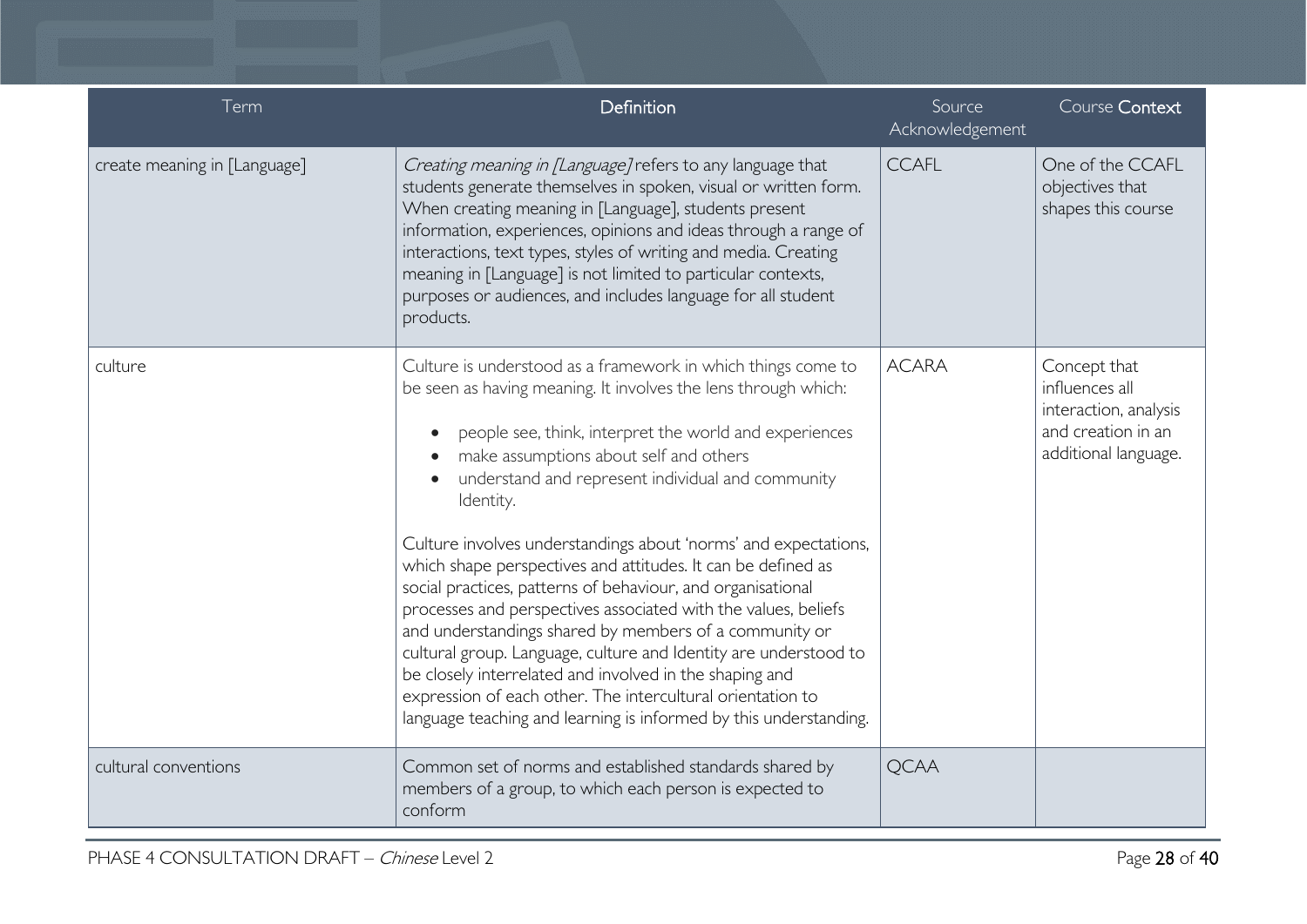| Term                     | Definition                                                                                                                                                                                                                                                            | Source<br>Acknowledgement                                            | Course Context                                                    |
|--------------------------|-----------------------------------------------------------------------------------------------------------------------------------------------------------------------------------------------------------------------------------------------------------------------|----------------------------------------------------------------------|-------------------------------------------------------------------|
| cultural values          | Common set of beliefs and principles shared by a group                                                                                                                                                                                                                | <b>QCAA</b>                                                          |                                                                   |
| digital texts            | Audio, visual or multimodal texts produced through digital or<br>electronic technology. They may be interactive and include<br>animations or hyperlinks. Examples of digital texts include DVDs,<br>websites and e-literature.                                        | <b>ACARA</b>                                                         | Potential source of<br>language for all<br>Outcomes               |
| formulaic language       | Words or expressions which are commonly used in fixed<br>patterns and learned as such without grammatical analysis. For<br>example, How are you?                                                                                                                      | <b>ACARA</b>                                                         | Definition of entries<br>under module<br>knowledge and<br>content |
| Identity                 | Topics related to the student's personal world, for example, a<br>sense of self, personal values, opinions, ideas, aspirations and<br>relationships with others, individuality and group affiliation as well<br>as aspects of Australian and target language society. | <b>CCAFL</b>                                                         | Concept used as the<br>title for Module 1.                        |
| insightful               | Showing a clear and usually original understanding of a<br>complicated problem or situation.                                                                                                                                                                          | https://dictionary.ca<br>mbridge.org ><br>dictionary ><br>insightful | Criterion 5 element<br>descriptor                                 |
| intercultural competence | Intercultural competence is the ability to think, behave and<br>create meaning to communicate effectively with people across<br>cultures                                                                                                                              | <b>CCAFL</b>                                                         | Relates to all criteria                                           |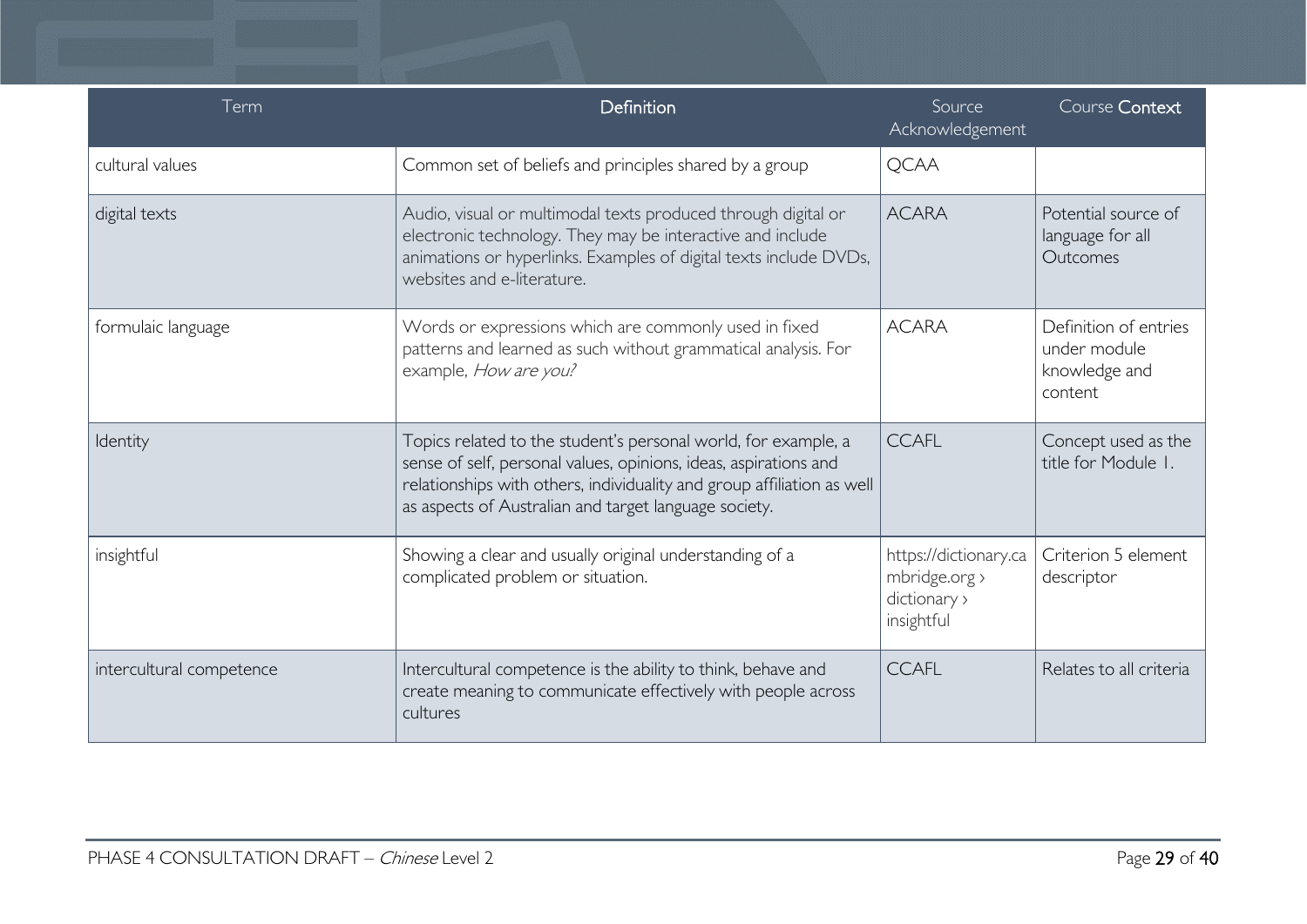| Term                      | Definition                                                                                                                                                                                                                                                         | Source<br>Acknowledgement | Course Context                                                         |
|---------------------------|--------------------------------------------------------------------------------------------------------------------------------------------------------------------------------------------------------------------------------------------------------------------|---------------------------|------------------------------------------------------------------------|
| language systems          | Elements that organise how a language works, including the<br>systems of signs and rules (phonological, syntactic, semantic and<br>pragmatic) that underpin language use. These systems have to be<br>internalised for effective communication and comprehension.  | <b>ACARA</b>              | Element of criteria 6.<br>7 and 8                                      |
| Legacy                    | Consideration of how people and events influence change, and<br>how people respond to opportunities and challenges;<br>contributions, achievements and Influence of target-language<br>speaking individuals or groups in society.                                  | <b>CCAFL</b>              | Concept used as the<br>title for Module 2.                             |
| metalanguage              | A vocabulary used to discuss language conventions and use (for<br>example, language used to talk about grammatical terms such as<br>sentence, clause, conjunction, or about the social and cultural<br>nature of language, such as face, reciprocating, register.) | <b>ACARA</b>              | Element of criteria 6.<br>7 and 8                                      |
| mediate between languages | To move between different linguistic and cultural systems,<br>referencing own first language(s)/culture(s) while learning to use<br>and to understand those of the target language.                                                                                | <b>CCAFL/ACARA</b>        | Refers to some of<br>the language skills<br>assessed in each<br>module |
| Multimodal text           | A text which involves two or more communication modes; for<br>example, the combining of print, image and spoken text in film<br>or computer presentations.                                                                                                         | <b>ACARA</b>              | Element of criterion<br>5                                              |
| purpose                   | The reason for undertaking the task and the aims for<br>communication in a particular context.                                                                                                                                                                     | <b>CCAFL</b>              | Element of criterion<br>$\overline{4}$                                 |
| Responsibility            | How people manage social responsibilities and influence<br>decisions that affect individuals or groups within society.                                                                                                                                             | <b>CCAFL</b>              | Concept used as the<br>title for Module 3.                             |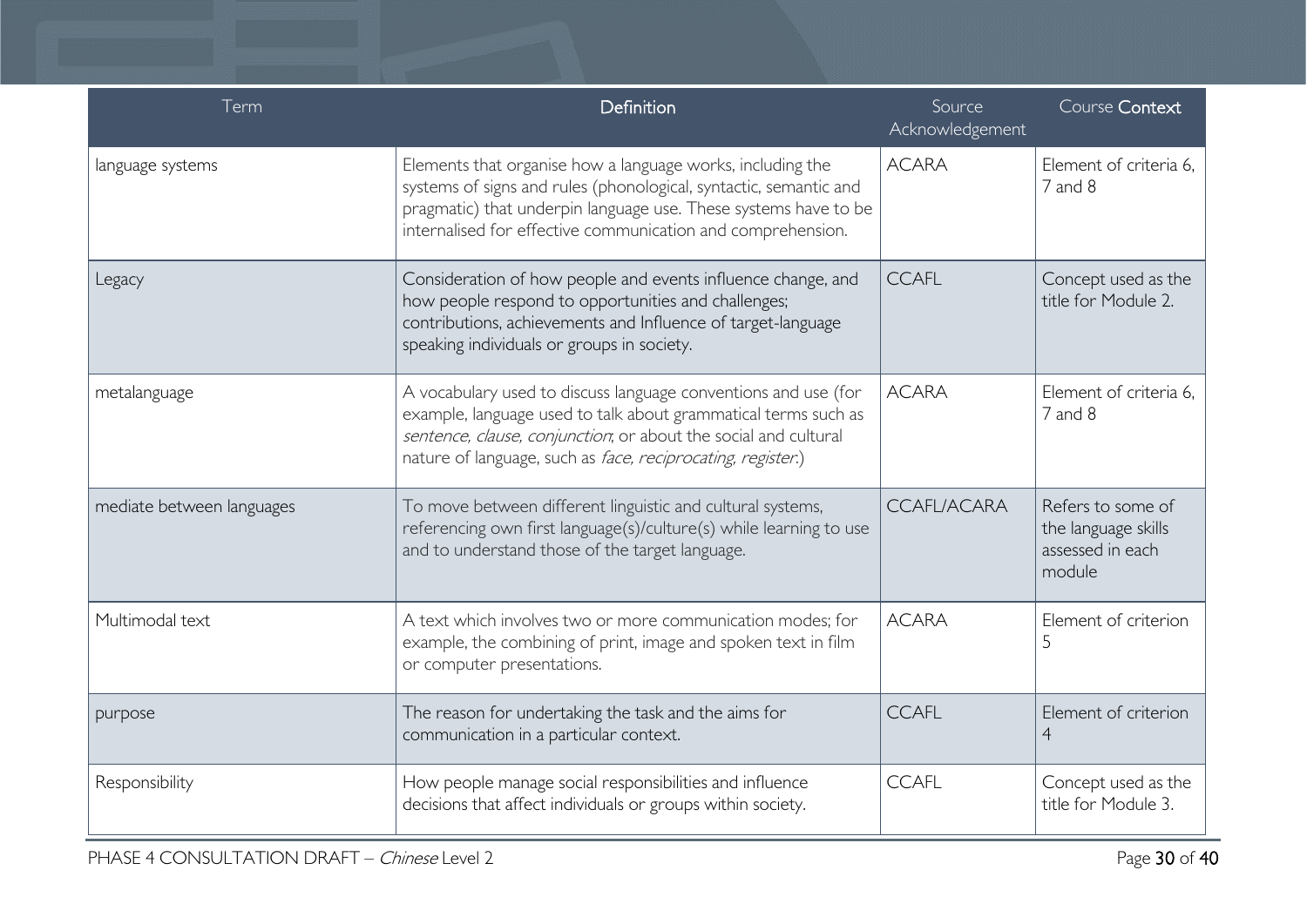# <span id="page-30-0"></span>Appendix 6 – Content Elaborations

## <span id="page-30-1"></span>Module 1 - Identity

### <span id="page-30-2"></span>Vocabulary

- numbers
- colours
- family
- talking about friends
- talking about pets
- days of the week
- date
- greetings, leave-taking

### <span id="page-30-3"></span>Language Structures

| 0 0<br>Category | Sub-category        | <b>Examples</b>                 |
|-----------------|---------------------|---------------------------------|
| Noun            | as predicate        | 今天星期五                           |
| Numbers         | cardinals to 10,000 | 零, 一, 二, 三, 四, 。。。。千, 百,<br>$+$ |
|                 | Use of 二 & 两        | 一二三。。。两千九百三十五。                  |
|                 |                     | 两 with measure words 两只猫        |
| Pronouns        | personal            | 我(们), 你/您(们),<br>他/她/它(们),自己    |
|                 | demonstrative       | 这,这些,那,那些                       |
|                 |                     | 这儿/这里, 那儿/那里                    |
|                 | Interrogative       | 谁,什么,哪                          |
|                 |                     | 谁的                              |
|                 |                     | 什么                              |
|                 |                     | 哪                               |
|                 |                     | 哪儿? Or 哪里                       |
|                 |                     | 为什么<br>几,多少                     |
|                 |                     | 怎么                              |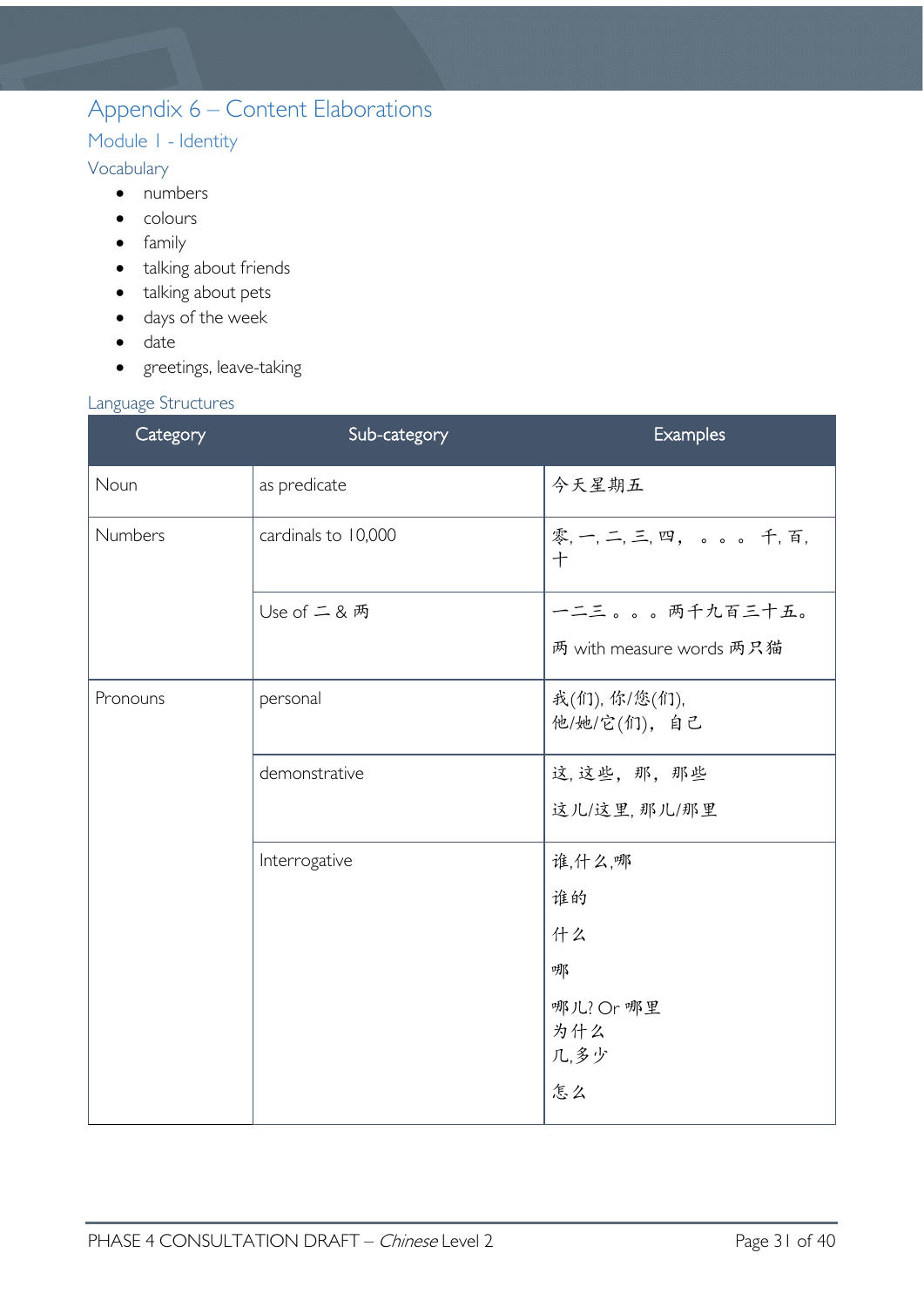| Category    | Sub-category                 | <b>Examples</b>                               |
|-------------|------------------------------|-----------------------------------------------|
|             | possessive                   | using 的 e.g. 他的<br>我的,<br>without 的, 我妈妈, 我哥哥 |
|             | everyone/everybody           | 大家                                            |
| Plural form | using 们                      | 我们,他们,学生们                                     |
| Verbs       | action                       | 走,看,写                                         |
|             | emotive                      | 喜欢, 知道, 爱                                     |
|             | direction                    | 上/下,来/去/回                                     |
|             | special                      | 是,有                                           |
|             | post verbs (or prepositions) | 在<br>到<br>他们有汽车。                              |
| Adjectives  | as adverbial adjunction      | 快, 高兴                                         |
|             | monosyllabic                 | 大/小, 多/少, 长/短                                 |
|             | disyllabic                   | 高兴                                            |
|             | monosyllabic (colours)       | 白, 红, 蓝, 黑, 绿                                 |
|             | nouns as adjectives          | 男,女                                           |
| Adverbs     | quantity                     | 都,只                                           |
|             | degree                       | 很, 非常, 最                                      |
|             | negation                     | 不,没(有)                                        |
|             | linking (pro)nouns           | 和, 跟                                          |
|             | "because" phrases            | 因为                                            |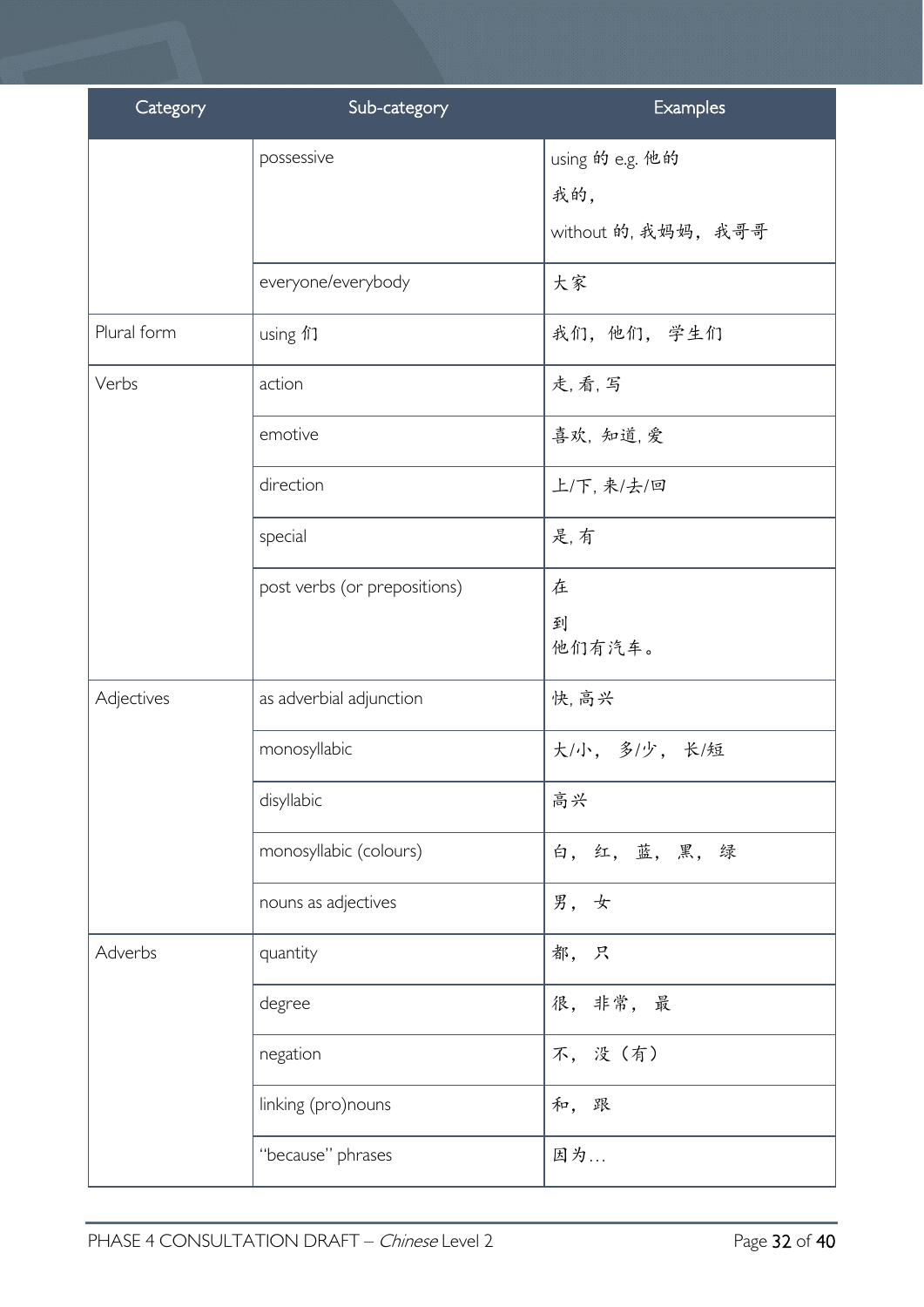| Category                  | Sub-category                         | Examples        |
|---------------------------|--------------------------------------|-----------------|
| Dates / Times             | year                                 | 年               |
|                           | month, date                          | 月,号/日           |
|                           | days of the week                     | 星期一到星期六,星期天/星期日 |
|                           | time of day, including 24-hour clock | 四点半, 十六点半       |
| Measure words             | animals                              | 只,条,头           |
|                           | general                              | 个               |
|                           | fish                                 | 条               |
|                           | horses                               | 匹               |
|                           | family members                       | 口               |
|                           | pets (cats, dogs, birds)             | 只               |
|                           | time                                 | 点(钟), 分钟        |
| Declarative<br>statements | subject, verb, object                | 她喜欢跳舞。          |
|                           | using 是 (to be)                      | 我是老师            |
|                           | using 有 (to have)                    | 我有一只猫           |
|                           | verbless sentences                   | 今天星期日           |
| Exclamatory               | sentence ending 啊!                   | 真好吃啊!           |
|                           | sentence ending $\mathfrak{I}!$      | 太好了!            |
|                           | Imperatives 吧! (suggestion)          | 我们走吧!           |
| Interrogative             | verb 不 Verb                          | 你去不去学校?         |
|                           | 是不是                                  | 你是不是中国人?        |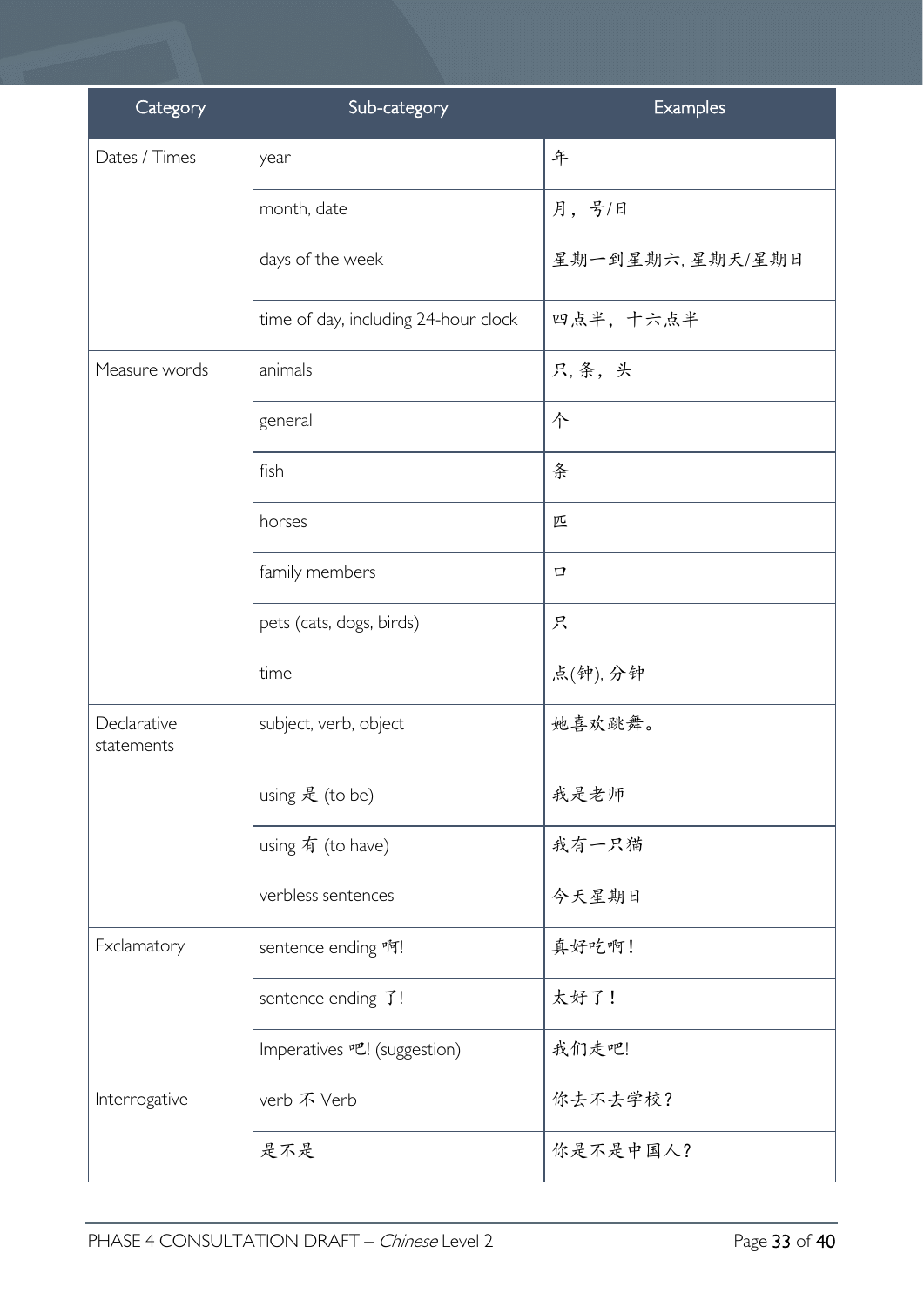| Category            | Sub-category                 | <b>Examples</b>                          |
|---------------------|------------------------------|------------------------------------------|
|                     | 有没有                          | 老师有没有时间?                                 |
|                     | stative verb (SV) 不 SV       | 老师忙不忙?                                   |
|                     | using question words         | 谁,谁的,哪,哪里<br>哪儿,几,几点,多少,<br>什么,为什么,什么样的, |
|                     | tag questions                | 好吗,好不好,行吗,是吗                             |
| Negative statements | with 不是                      | 我不是学生。                                   |
|                     | with 没有                      | 他没有自行车。                                  |
|                     | with $\bar{x}$ + static verb | 房子不大。                                    |
|                     | with $\bar{x}$ + verb        | 妈妈不去。                                    |
|                     | with 没 + verb                | 我没吃。                                     |
| Particles           | structural 的 (possessive)    | 老师的词典, 我(的)妈妈                            |
|                     | modal 吗, 呢, 吧                | 你明天来吗?<br>走吧!                            |
|                     | 了                            | 太好了!                                     |

### <span id="page-33-0"></span>Module 2 - Responsibility

### <span id="page-33-1"></span>Vocabulary

- time
- school/ school subjects
- daily routine
- part-time employment
- means of transport
- seasons/ common weather expressions
- food/meals
- places around the local community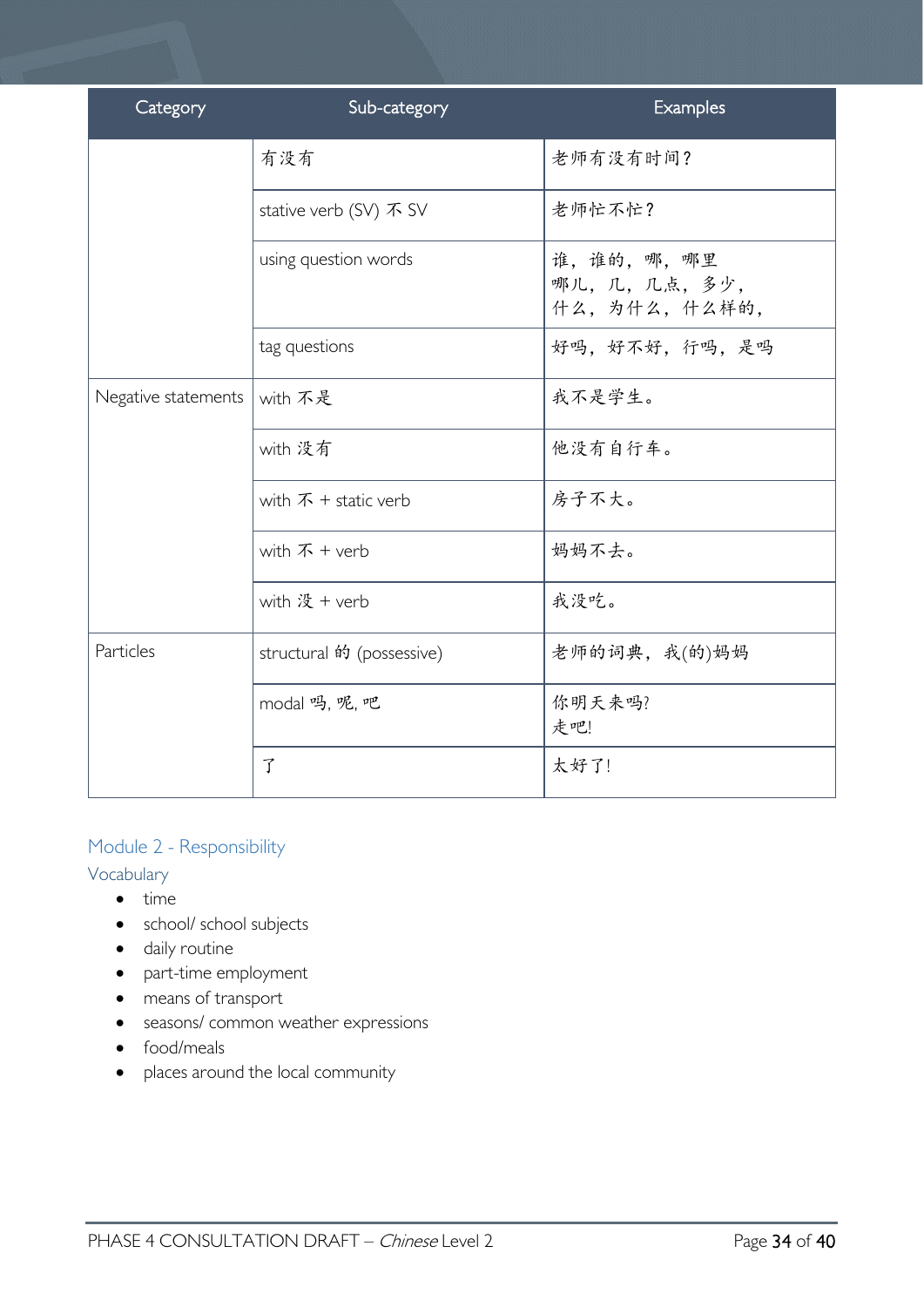# <span id="page-34-0"></span>Language Structures

| Category | Sub-category                           | <b>Examples</b>                                      |
|----------|----------------------------------------|------------------------------------------------------|
| Verbs    | experiential aspect marker 过           | indicating an experience in the past                 |
|          | negation using 没 but without the 了     | to indicate not having had an<br>experience          |
|          | emotive                                | 觉得,                                                  |
| Adverbs  | adverbial phrase before a verb         |                                                      |
|          | alternative                            | 还是 (question)                                        |
|          | point of time                          |                                                      |
|          | but/yet/however                        | 但是/可是                                                |
|          | location                               | use of 在 to indicate location<br>use of 在 with 这儿/那儿 |
|          |                                        | use of 这儿 & 那儿 with places & the<br>names of people  |
|          | manner                                 | means of transport 地+verb                            |
|          | frequency                              | 常常, 不常, 又, 再                                         |
|          | conjunctive use of adverbs             | 也,还                                                  |
|          | sequencing                             | 就, 才, 刚                                              |
|          | adverbial phrase after a verb          |                                                      |
|          | complement of time after a verb        | 她学一年                                                 |
|          | Complement of time with aspectual<br>了 | 她学了一年                                                |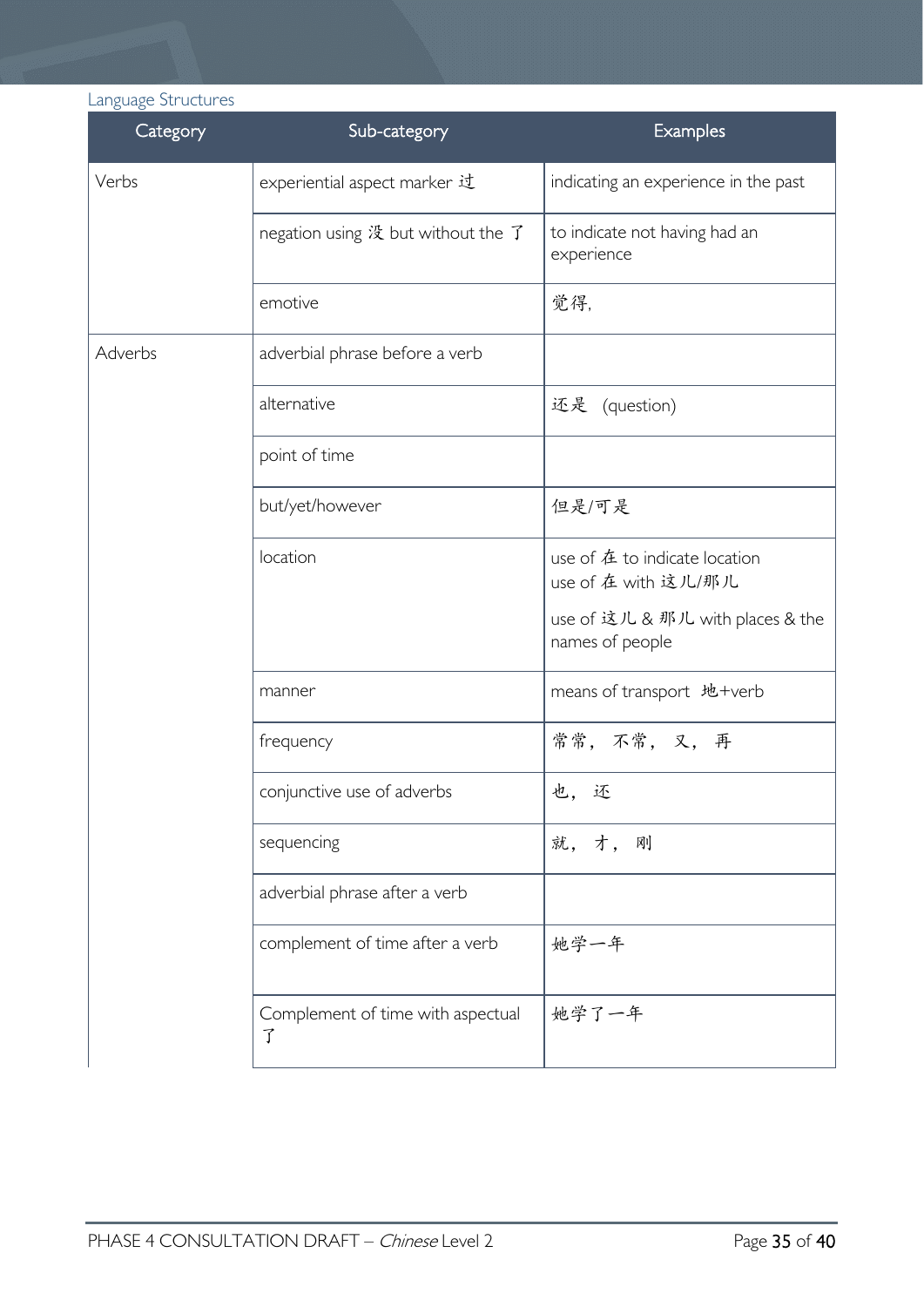| Category      | Sub-category                    | Examples                  |
|---------------|---------------------------------|---------------------------|
|               | comparatives                    | 比                         |
|               |                                 | 比。。。一点儿                   |
|               |                                 | 比 to express quantity     |
|               |                                 | 跟。。。一样。                   |
|               |                                 | 最 to indicate superlative |
| Numbers       | ordinals                        | 第一,第二                     |
|               | approximations                  | 三四,五六,八九,十一二 二三<br>十      |
| Measure words | length and distance             | 米,公里                      |
|               | weight                          | 斤,公斤                      |
|               | monetary                        | 块(元), 毛(角),分              |
|               | flat objects                    | 张                         |
|               | plural (some)                   | 些                         |
|               | a little (of something)         | 一点儿                       |
|               | books, classroom objects        | 本                         |
|               | cars                            | 辆                         |
|               | clothes                         | 件, 条, 双                   |
| Prepositions  | range of prepositions           | 上,下,前,后                   |
|               | distance                        | 从,离                       |
|               | position                        | 在                         |
|               | direction                       | 对,<br>给                   |
|               | give / for / for the benefit of | 给                         |
|               | use  for                        | 用                         |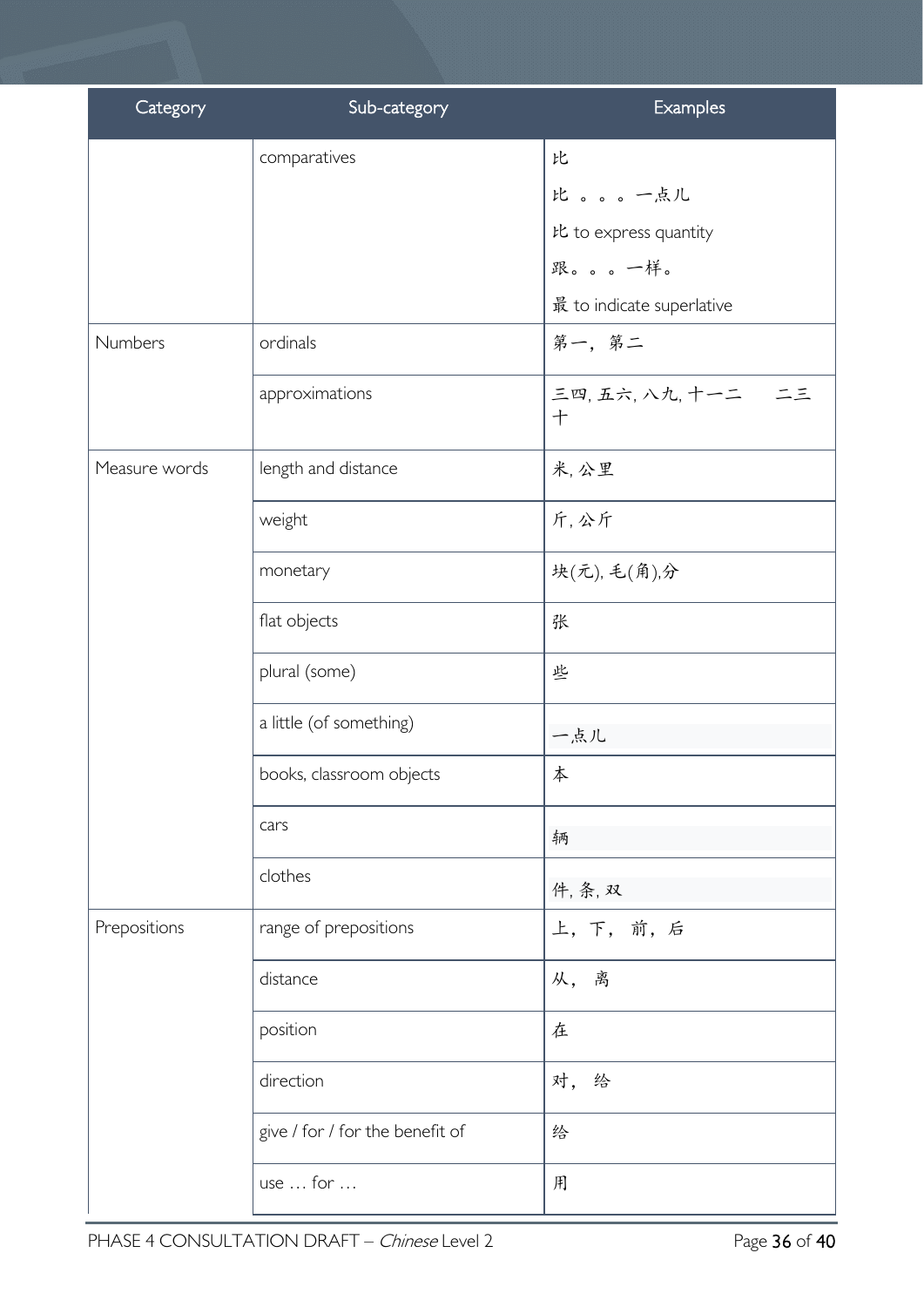| Category      | Sub-category        | Examples     |
|---------------|---------------------|--------------|
|               | object focus        | 把            |
|               | comparative         | 比            |
| Interrogative |                     | 什么时候,怎么,怎么样, |
|               |                     | 多+SV, 不吗?    |
|               | using 还是 (or)       | 你学习中文还是法文?   |
|               | pronouns            | 什么时候         |
|               |                     | 多长时间         |
|               | using 吗             | 你是中国人吗?      |
|               | using 吧             | 她是老师吧?       |
| Pronouns      | others/other people | 别人           |

### <span id="page-36-0"></span>Module 3 – Legacy

<span id="page-36-1"></span>Vocabulary

- names of regions, countries, cities
- sports and hobbies
- entertainment and media
- the arts
- places (city, countryside, mountains, sea/beach, etc)
- directions
- travel

### <span id="page-36-2"></span>Language structures:

| Category         | Sub-category                                       | <b>Examples</b>  |
|------------------|----------------------------------------------------|------------------|
| Numbers/numerals | simple fractions                                   | 三分之一             |
|                  | percentages                                        | 百分之十             |
|                  | decimals                                           | 五点一              |
| Prepositions     | as adverbial adjunct: preposition-<br>construction | 从北京, 往东走, 他从北京来。 |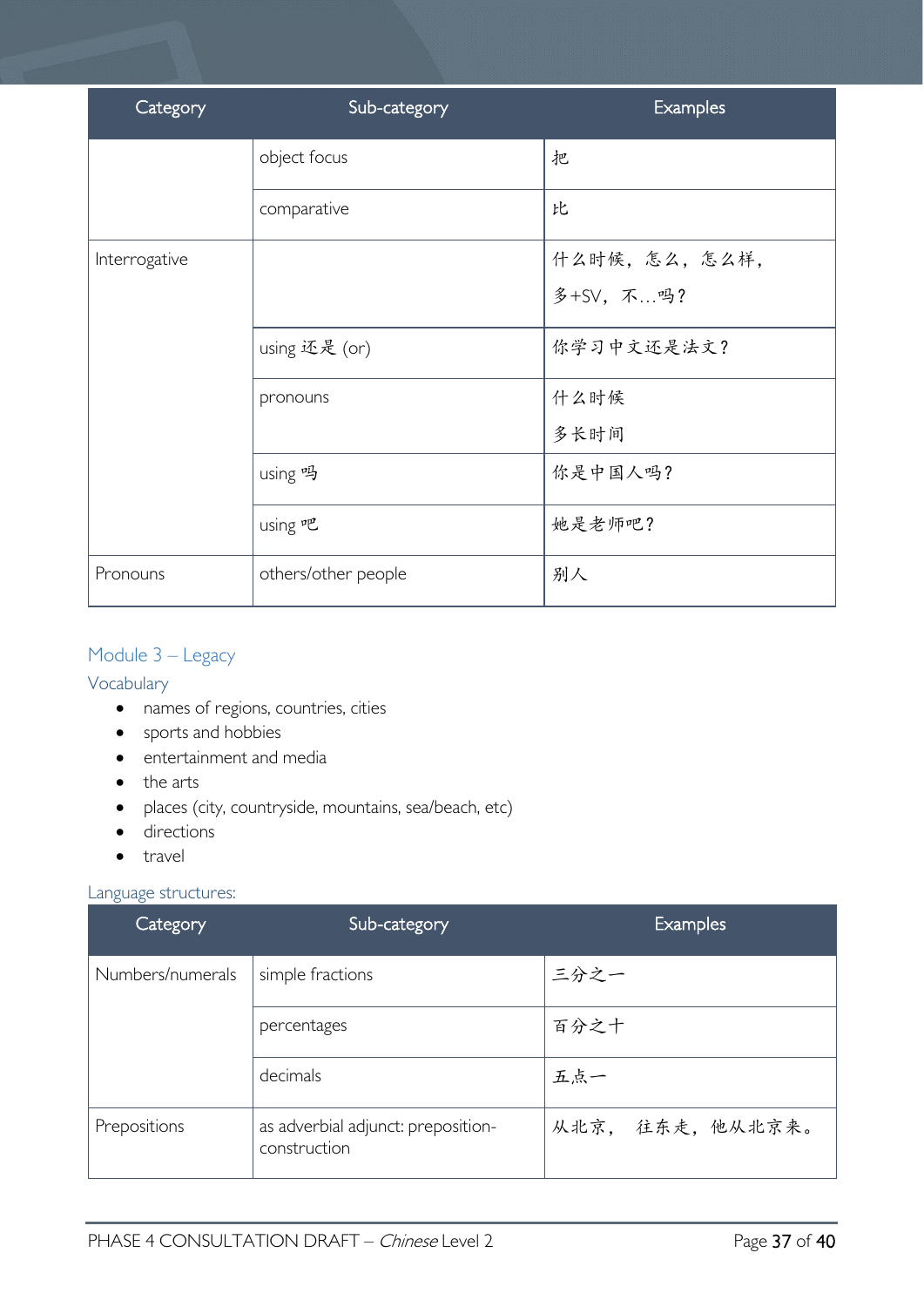| Category         | Sub-category                                       | Examples                                                                                                    |
|------------------|----------------------------------------------------|-------------------------------------------------------------------------------------------------------------|
| Time expressions | … 的时候                                              | 开车的时候别玩儿手机                                                                                                  |
|                  | use of 以前                                          | 二十年以前我住在中国                                                                                                  |
|                  | use of 以后                                          | 你吃了饭以后可以出去玩儿                                                                                                |
| Verbs            | auxiliary                                          | e.g. 应该, 会, 能, 要, 可以                                                                                        |
|                  | complement of degree or manner                     | indicate <i>how</i> an action is done by<br>using 得                                                         |
|                  |                                                    | to link a verb and an adjective                                                                             |
|                  | complement expressing possibility or<br>capability | indicate capability by using 得<br>to link two verbs<br>using $\bar{\mathcal{F}}$ to indicate non-capability |
|                  | complement of result                               | 完, 错, 对<br>到/给/好                                                                                            |
|                  | complement of direction                            | 到。。。去;到。。。来。                                                                                                |
|                  | experiential aspect marker 过                       | indicating an experience in the past                                                                        |
|                  |                                                    | negation using 没 but without the<br>了,                                                                      |
|                  |                                                    | to indicate not having had an<br>experience                                                                 |
|                  | future                                             | using 会 or 要                                                                                                |
|                  | imminent future                                    | using 要。。。了                                                                                                 |
|                  |                                                    | using快要。。了                                                                                                  |
|                  |                                                    | 快。。。了                                                                                                       |
|                  | progressive action using                           | 呢, 正 and 呢, 在, 正在。                                                                                          |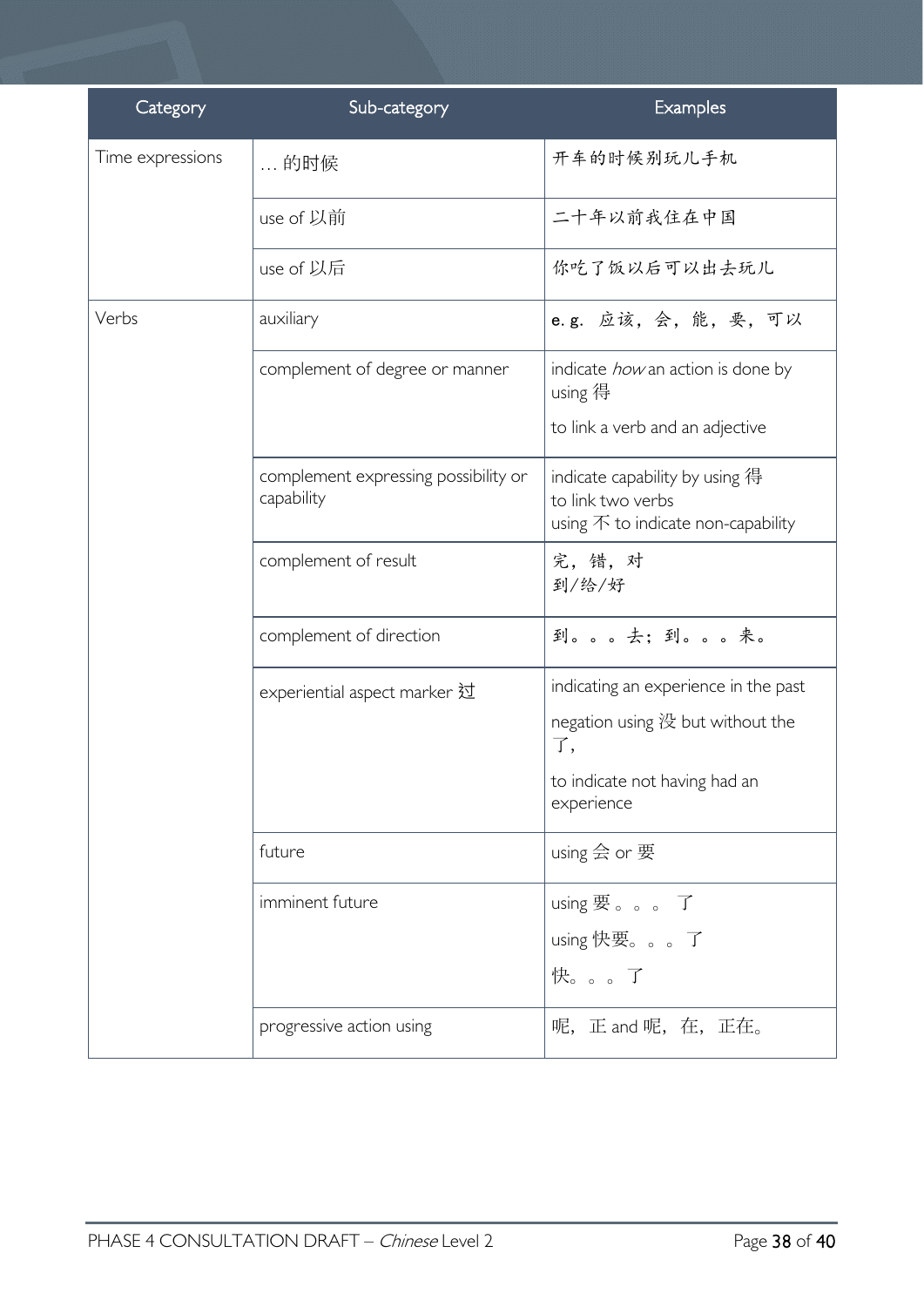| Category  | Sub-category                                | <b>Examples</b>                                                                                                                                               |
|-----------|---------------------------------------------|---------------------------------------------------------------------------------------------------------------------------------------------------------------|
|           | perfective aspect marker $\overline{J}$     | indicating a completed action<br>using $\overline{J}$ after a verb (or adjective) to<br>indicate that once an action is<br>complete, another will take place. |
|           |                                             | Negation using 没 but without 了 to<br>indicate an action has been completed                                                                                    |
|           | reduplication of the verb to soften<br>tone | 想想,看看,试试,尝尝 etc.                                                                                                                                              |
|           | verbal aspect marker                        | 着                                                                                                                                                             |
|           | verbal measure words                        | 次, 遍                                                                                                                                                          |
| Particles | verbal                                      | 了,过                                                                                                                                                           |
|           | structural                                  | 的<br>(attributive)<br>得<br>(complement)<br>地<br>(adverbial)<br>$\overline{f}$                                                                                 |
|           | imperatives                                 | 不要/别 (command)                                                                                                                                                |
|           | the 是。。。的 construction                      |                                                                                                                                                               |
|           | emphasising events occurring in the<br>past |                                                                                                                                                               |
|           | topic-comment constructions                 |                                                                                                                                                               |

# <span id="page-38-0"></span>Appendix 7 – Further guidance: text types, styles of writing and dictionary use

### <span id="page-38-1"></span>Text types

The following text types apply to all modules of *Chinese* Level 2. Teachers will select text types for each module based on the knowledge, skills, experience and interests of learners. Learners will be expected to be able to use the text types listed below in assessment tasks.

- Blog post
- Email
- Invitation
- Journal / diary entry
- Message/note